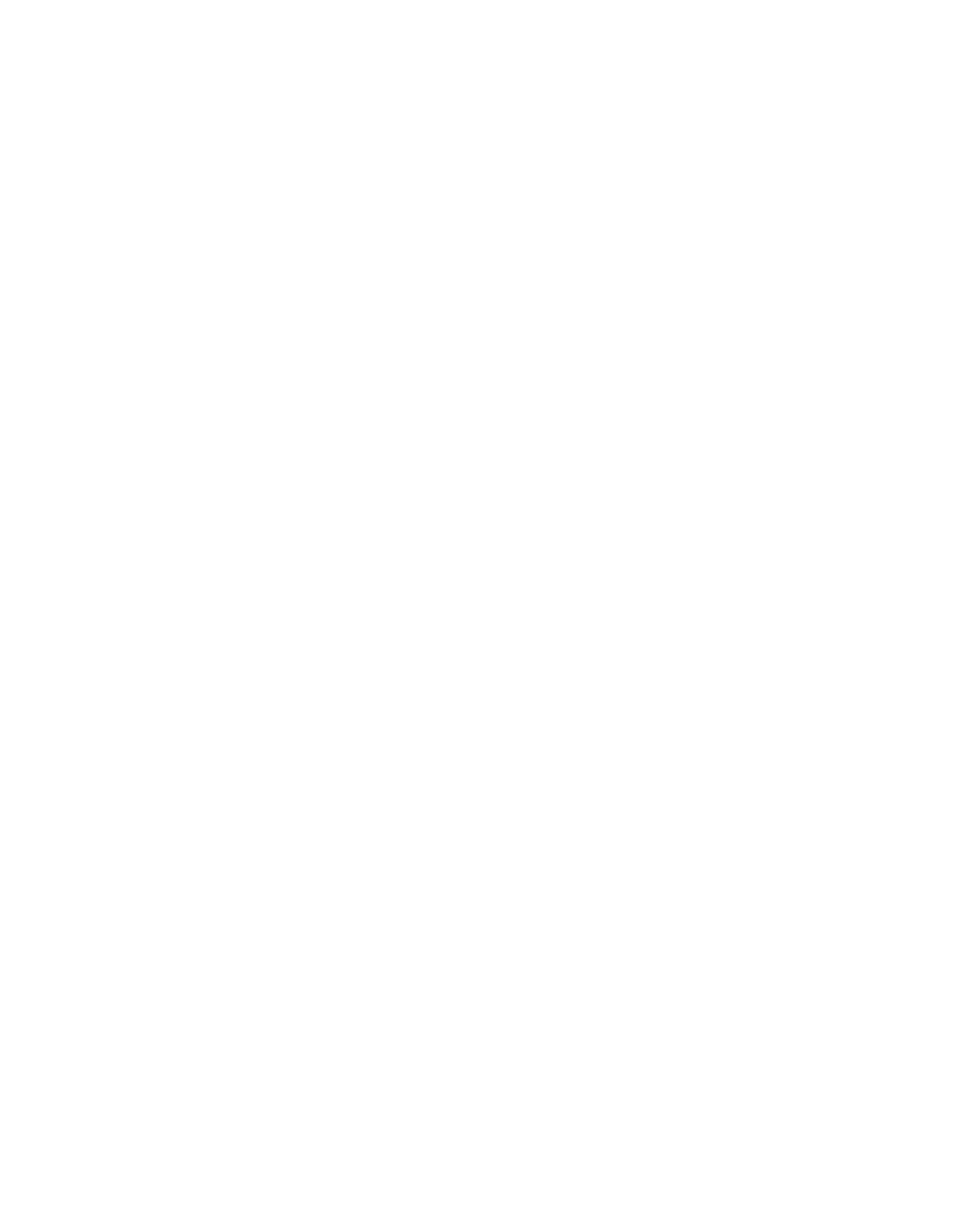# **Welcome to the 2014 AAPA Convention in Washington D.C.!**

Dear AAPA Family,

On behalf of our president Dr. Sumie Okazaki, it is with great pleasure that I welcome you all to the annual convention of the Asian American Psychological Association.

First of all, I'd like to thank our convention co-chairs; Dr. Anjuli Amin and Dr. Monique Shah Kulkarni have worked diligently on ensuring that the convention is as successful, informative, and high-quality as possible. I'm so grateful for their passion, meticulousness, and expertise in putting together such a fabulous convention, as well as the other committee heads and volunteers who have worked numerous hours on planning and executing this amazing day.

As I reflect upon this year's theme of "Bringing Asian American Psychology to the Forefront of Policy and Community Engagement," I think of the many ways that we as Asian American and Pacific Islander psychologists and mental health providers can strive to better advocate for mental health awareness in our communities and families. While the field of Asian American Psychology has grown significantly in the past 40 years, there is still an incredible amount of stigma regarding Asian Americans and mental health issues, as well as complacency regarding social justice issues. Because of this, it is crucial for us to continue Sumie Okazaki's presidential platform of "giving psychology away" in order to raise more awareness of mental health issues and decrease as much cultural stigma as possible. Perhaps one way we can address stigma and complacency is to use social media as a catalyst to discussing AAPI issues, particularly those related to mental health. While posting about your reactions to Asian American representations in the media or the newest research findings from an *Asian American Journal of Psychology* article may seem like a mundane task, know that you have the power to raise awareness to your social networks in ways that are palpable. For example, I often think of my own family and friendship circle- many who don't have access to various modes of critical thinking or awareness. As a result, I recognize that it is important for me to voice my opinions about certain issues (via Facebook or face-to-face) in order to educate them about issues they may not even be aware of. In doing so, it is my hope that they become a little bit more engaged about issues affecting the Asian American community, which in turn may lead to more social change.

Further, Asian Americans are still classified as the "Model Minority", resulting in the lack of visibility of the many problems facing our communities. We need to break this stereotype by being active change agents on various levels. We need more AAPI psychologists to represent our concerns on national levels- whether it is through involvement in APA or through advocacy to our elected officials. But perhaps we can also advocate for social justice on institutional and group levels too. If issues affecting Asian Americans are not being dealt with at your university, hospital setting, or workplace, then perhaps it is time for you to be the one who voices these concerns. We can no longer assume that someone else will speak for us. We have to be the ones to advocate for our needs.

Finally, I leave you with a quote that I once heard from a motivational speaker when I was in high school. "There are people who make things happen. There are people who watch things happen. And there are people who wonder what happened." I hope that this convention inspires you to be one of the people who make things happen.

With much love and respect,

Kevin L. Nadal, Ph.D. AAPA Vice President/ President-Elect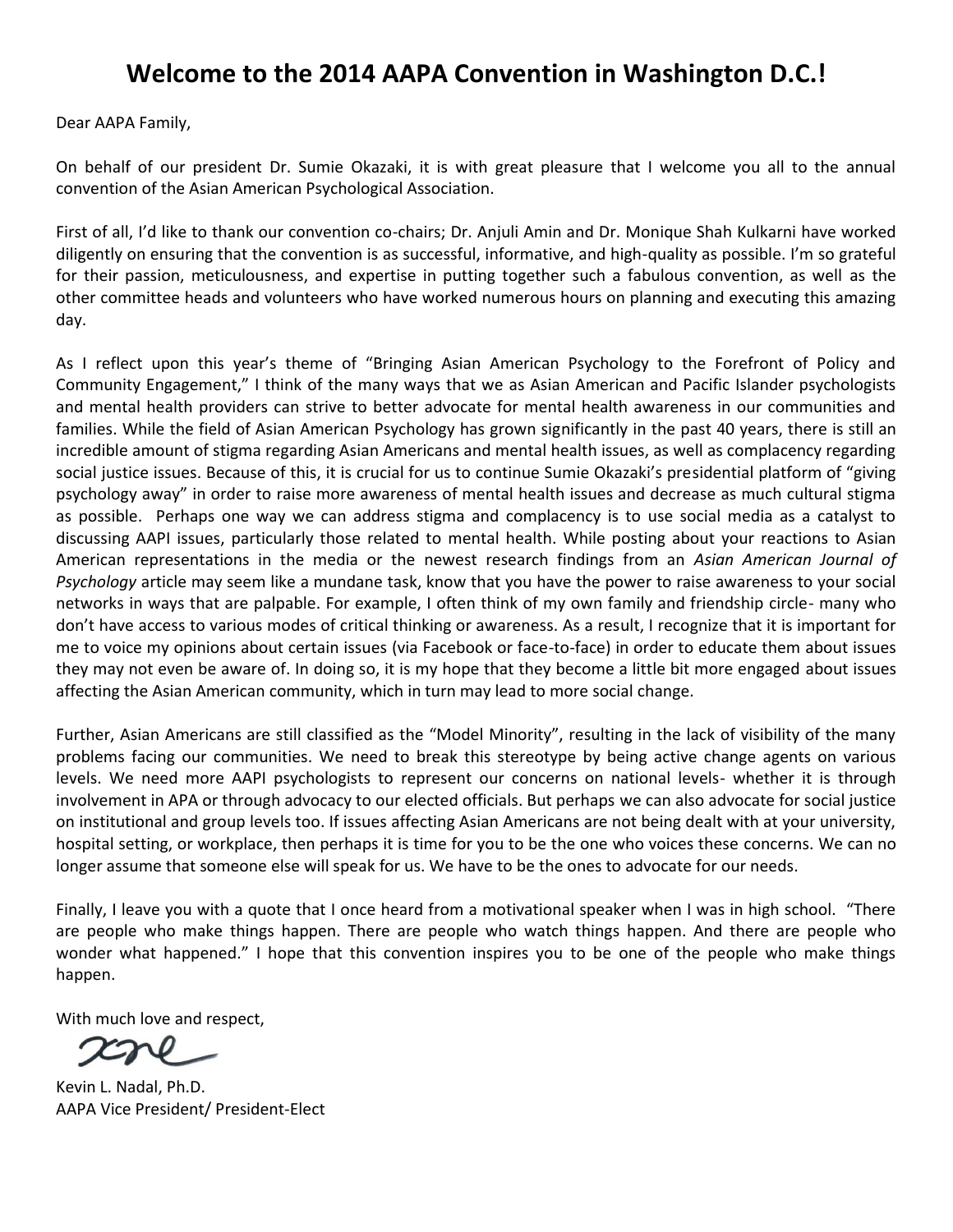#### Greetings!

On behalf of the 2013-2014 AAPA Convention Committee welcome to the national AAPA Convention. We look forward to hosting you this year in Washington D.C. and are excited to share with you a number of exciting opportunities. We hope you take advantage of your time in D.C. to network, mingle, learn, collaborate, and dialogue with your fellow AAPA colleagues.

Our theme this year, "Bringing Asian American Psychology to the Forefront of Policy and Community Engagement", aims to shed light on the ways in which we as mental health professionals can make Asian American psychology more accessible to the general public. Throughout the day we will seek to build awareness of our role in improving access to culturally competent mental health services for our communities. Our day will begin with a keynote address by Kiran Ahuja, the Executive Director of the White House Initiative on Asian Americans and Pacific Islanders (AAPIs). Ms. Ahuja's past and current work as a leader among AAPI and women's rights organizations is a great example of the rise in community empowerment that can occur with interdisciplinary collaboration.

As we move through the day you will find great diversity in the work of AAPA's members and colleagues. We have a number of excellent presentations and an expansive poster session showcasing cutting-edge research. Be sure to join in on networking opportunities, including one of several lunch time discussion groups and the mentor-mentee reception, as well as our afternoon reception where we will recognize just a few of AAPA's award winners.

In honor of our theme, don't forget to connect your social networks to this year's programming. Tweet #aapa2014 and follow @AAPAonline to let your friends and family know what you're excited about at this year's Convention! Plus, follow convention photos and team status updates by "Liking" Asian American Psychological Association on Facebook.

We hope you will end your day with us at our evening banquet hosted at the McLean Gardens Ballroom. In addition to a delicious South Asian themed buffet dinner and musical entertainment, AAPA will be hosting a raffle fundraiser to support next year's Convention in Toronto. Every raffle ticket purchased brings you closer to your very own iPad Mini, among many other prizes, and all money raised will go towards helping our student attendees.

Lastly, we want to send out a huge thank you to our amazing and hard-working Convention Committee. Without their energy and many months of work this event would not be at all possible. Their badges are marked with a special ribbon so please take a moment to tell them thank you! Again, thank you for joining us and we hope you have a successful and productive experience at this year's Convention!

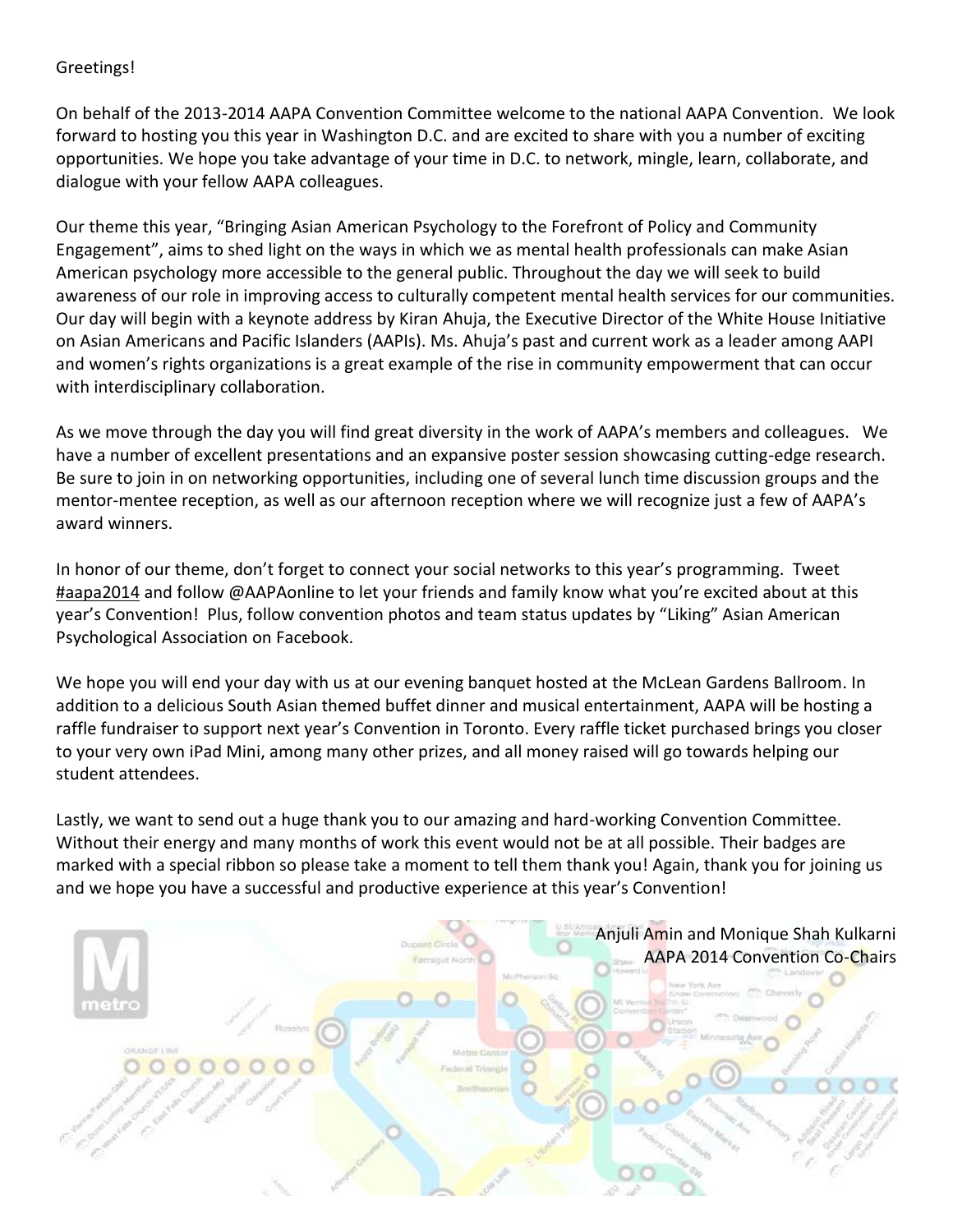

# **Thank you to all of our volunteers!**



#### **AAPA 2014 Convention Committee**

Book Sale Co-Chairs: Graciete Lo and Kathy Nguyen Li Mentor-Mentee Co-Chairs: Lali McCubbin and Shilpa Kapoor Poster Co-Chairs: Nori Lim and P. Priscilla Lui Program Co-Chairs: Sherry Wang and Arpita Ghosh Registration Co-Chairs: Jennifer Chain and Joe Nee Session Co-Chairs: EJR David and Ariane Ling Volunteer Co-Chairs: Lovey Walker and Oh Myo Kim

Convention Co-Chairs: Anjuli Amin and Monique Shah Kulkarni Banquet/Entertainment Co-Chairs: Steph Pituc, Mehwish Qureshi, and Nicole Rider

#### **AAPA 2014 Convention Poster Session Judges**

Michi Fu **Oh Myo Kim** Sumie Okazaki

Kyong-Rae Jung **Kimberly Langrehr** Satoko Shibao Shilpa Kapoor **Matthew R. Lee** Florensia Surjadi Linda Juang **Lali McCubbin** Christine Yeh Angela Kim **Michelle A. Meyer** 

#### **AAPA 2014 Convention Volunteers**

Kavita Atwal **Amy Ko (Westmoreland)** Arthur Roe Jennifer Chang Nupur Sahai Nupur Sahai Nupur Sahai Tiffany Chan **Ankita Krishnan** Gemma Sohn Gemma Sohn Yuhao Chen Elsa Lee Ge Song Na-Yeun Choi **National Sharlene Leong** National Suh Hanna Suh Gloria Huh **Ariane Ling Ariane Ling Ariane Ling Michael Sun** Sunny Ho **Nancy Truong Wells Ling Nancy Truong Nancy Truong** Nancy Truong Loretta Hsueh **Mannah McCabe** Mannah McCabe William Tsai Kean Hsu Nancy Ng Nancy Ng Teresa Uyen Nguyen TaeHyuk (Brian) Keum Hong Ngo Shannen Vong Yermiah Khan David Nguyen Gloria Wong Caroline Kim Lainie Posecion Jung Yeon Yim Jackie Kim Chujie Qian Jiwon Yoo Joanna Kim Jason Reynolds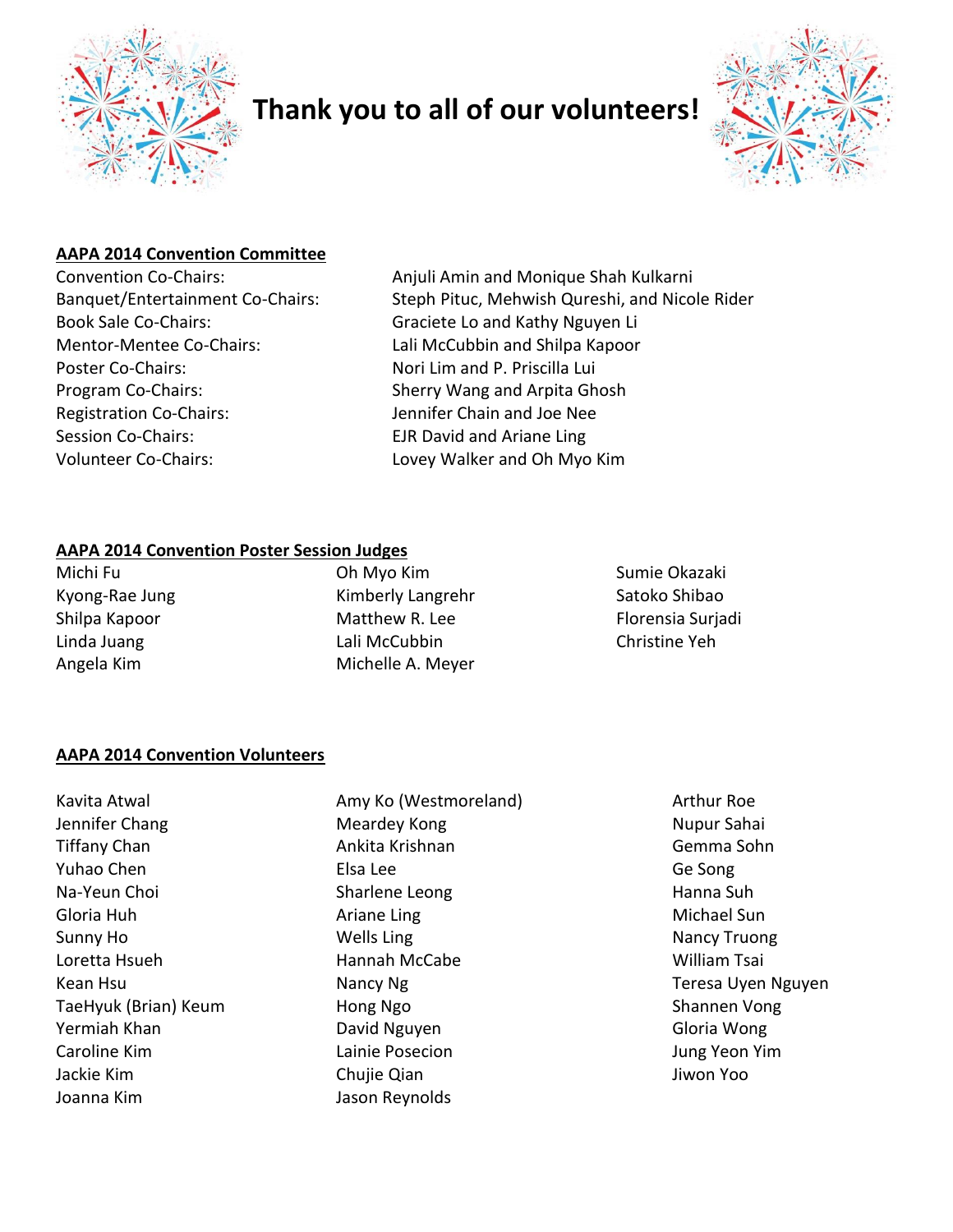# **Convention Day Details**

Cafritz Conference Center The George Washington University 800 21st Street, NW Washington, DC 20052

The Cafritz Conference Center is located on the third floor of the Marvin Center. The main entrance of the Marvin Center is located on 21st Street between H and I Streets.

**From Reagan National Airport:** If you are traveling by plane and flying directly into Reagan National Airport, you can reach the campus by taxi, which will cost approximately \$20. You can also reach campus by taking the Metro Blue line (towards Addison Road). Exit at the stop marked "Foggy Bottom-GWU." Exit the Metro, cross 23rd Street, and continue walking on I street approximately two blocks. Turn right onto 21st Street. The Marvin Center will be on your right on 21st Street between H and I Streets.

**From Dulles Airport:** If you are flying into Dulles International Airport, you can take a Super Shuttle van or use the Washington Flyer shuttles to downtown Washington. Tickets can be purchased at the airport. The van will drop you off at any location you specify, including The Marvin Center located at 800 21st Street, NW, between H and I Streets.

**By Train:** If you are traveling by train, you will arrive at Union Station where you have two options to continue. You can take a taxi for the approximate cost of \$15 or you can take the Metro Red line (towards Shady Grove). When you reach the Metro Center stop, transfer to the Blue line (towards Franconia-Springfield) or the Orange line (towards Vienna). Exit at the stop marked "Foggy Bottom-GWU." Exit the Metro, cross 23rd Street, and continue walking on I street approximately two blocks. Turn right onto 21st Street. The Marvin Center will be on your right on 21st Street between H and I Streets.

**By Metro:** If you are traveling by Metro to campus, exit at the stop marked "Foggy Bottom-GWU." As you exit the station, you will be at 23rd and I Streets. Cross 23rd Street, and continue walking on I street approximately two blocks. Turn right onto 21st Street. The Marvin Center will be on your right on 21st Street between H and I Streets.

#### **If You are Traveling by Car:**

FROM NORTH: Take I-95 South to I-495 (Capital Beltway) toward Silver Spring/Northern Virginia. Take exit 33, heading south on Connecticut Avenue for about 9 miles. Turn right onto Florida Avenue (just past the Washington Hilton) and turn left immediately onto 21st Street. Turn right onto H Street. The entrance to the parking garage is on the right between 21st and 22nd Streets.

FROM WEST: Interstate 66 and Route 50 both connect with the Theodore Roosevelt Bridge. Cross the bridge and exit left at E Street, then again at Virginia Avenue. Bear left, following signs for 23rd Street. Turn left on 23rd Street and continue a few blocks to campus. Turn right on H Street. The entrance to the parking garage is on your right between 21st and 22nd Streets.

FROM SOUTH: Interstate 395 to Arlington Memorial Bridge exit. Cross the bridge and bear left at the Lincoln Memorial. Turn left onto 23rd Street, NW, and continue a few blocks to campus. Turn right on H Street. The entrance to the parking garage is on your right between 21st and 22nd Streets.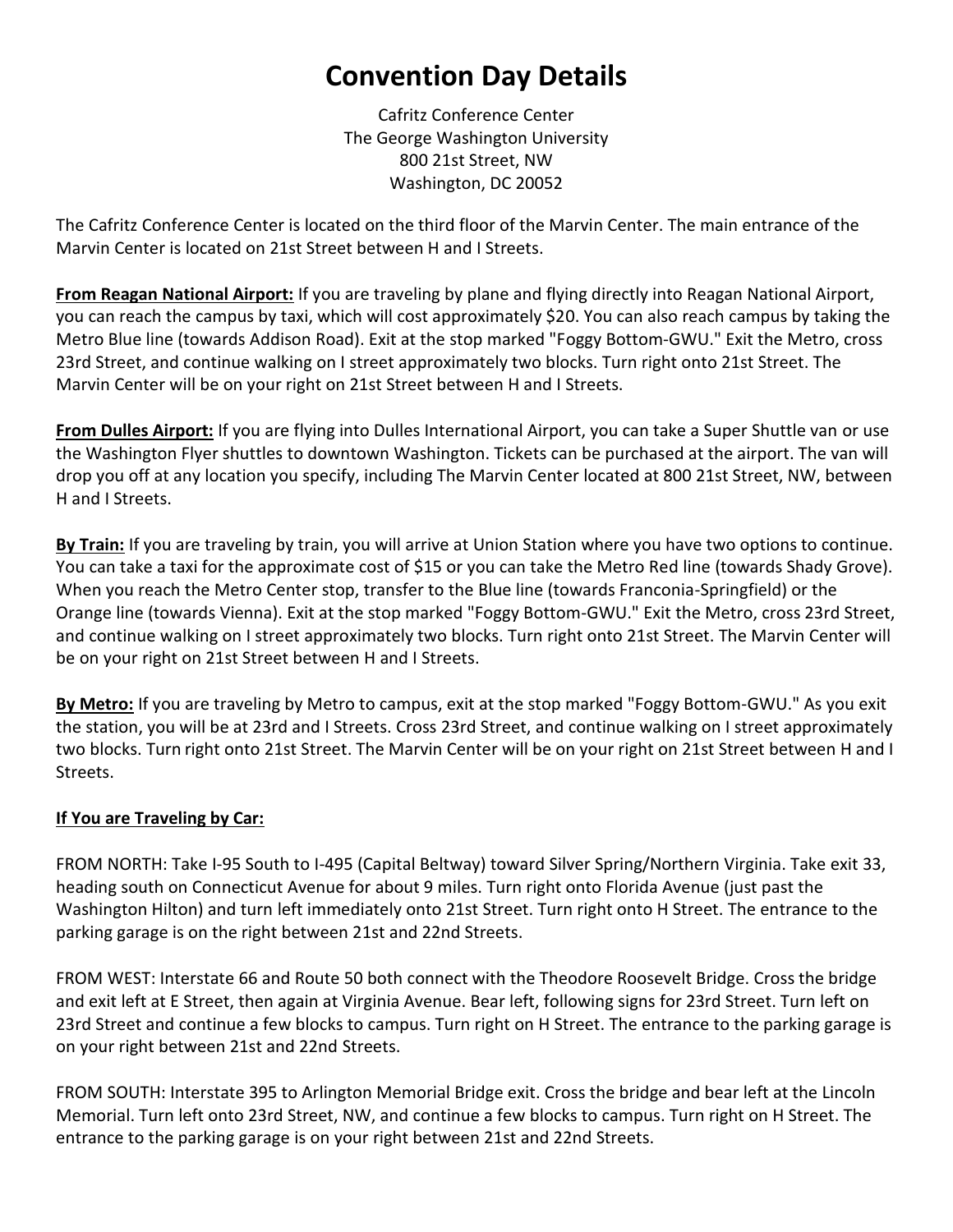**Parking:** A University Parking Garage is located on the bottom five levels of the Marvin Center and can be accessed on H Street, between 21st and 22nd Streets. This parking garage is open 7am until Midnight daily.

Rates for Marvin Center and University Visitor Parking Garages

| 1 hour:                                             | \$9  |
|-----------------------------------------------------|------|
| Up to 2 hours:                                      | \$15 |
| Daily Maximum:                                      | \$22 |
| <b>Weekend Daily Maximum:</b>                       | \$12 |
| Evening Maximum Rate (after 5 p.m. until midnight): | \$10 |
| Overnight Rate (midnight till 2am):                 | \$10 |

After the convention, join us at 7pm for the annual AAPA Banquet, this year at **The McLean Gardens Ballroom**

> 3811, Porter Street NW Washington DC 20016 PH: 202.342.3400

Transportation to the McLean Gardens Ballroom will be provided by AAPA. Buses will be on hand at GWU to transport attendees to the banquet site starting at 6pm.

Directions from George Washington University to the McLean Gardens Ballroom

- $\bullet$  Head south on 21<sup>st</sup> St. NW to H St. NW (128 ft)
- Take the first left onto H St. NW (495 ft)
- $\bullet$  Turn left onto 20<sup>th</sup> St. NW (.7 mi)
- Turn left onto Massachusetts Ave. NW (.3 mi)
- At the traffic circle, continue straight to stay on Massachusetts Ave. NW (1.7 mi)
- Turn right onto Wisconsin Ave. NW (.6 mi)
- Turn left onto Porter St. NW (276 ft)
- Keep right to stay on Porter St. NW (49 ft)
- McLean Gardens Ballroom is on the right at 3811 Porter St. NW

There is no dedicated parking lot at the McLean Gardens Ballroom. Street parking is available. If you arrive before 6:30pm, you may park on Porter, Macomb, or 38th St. After 6:30pm, you can also park on Wisconsin Ave. Note that Wisconsin Ave.'s (1/2 block away) rush hour restrictions expire at 6:30pm every night thereby creating the largest (and free) parking lot in town. The parking restrictions resume the next day at 6:30am.

#### **Food throughout the Day and Dining Options**

AAPA will provide a continental breakfast and afternoon snack. For those who ordered a box lunch, please report to the Grand Ballroom with your name badge to pick up your lunch. There will be a limited number of lunch boxes available on-site for purchase. Lunch is also available offsite; however, please note that every onsite lunch purchase helps to offset future convention costs. Please consider buying a delicious lunch at the Marvin Center!

The banquet dinner will be a South Asian buffet and will include a variety of vegetarian and gluten-free options. Drink tickets will be available for \$5 each and can be redeemed for wine or beer throughout the evening.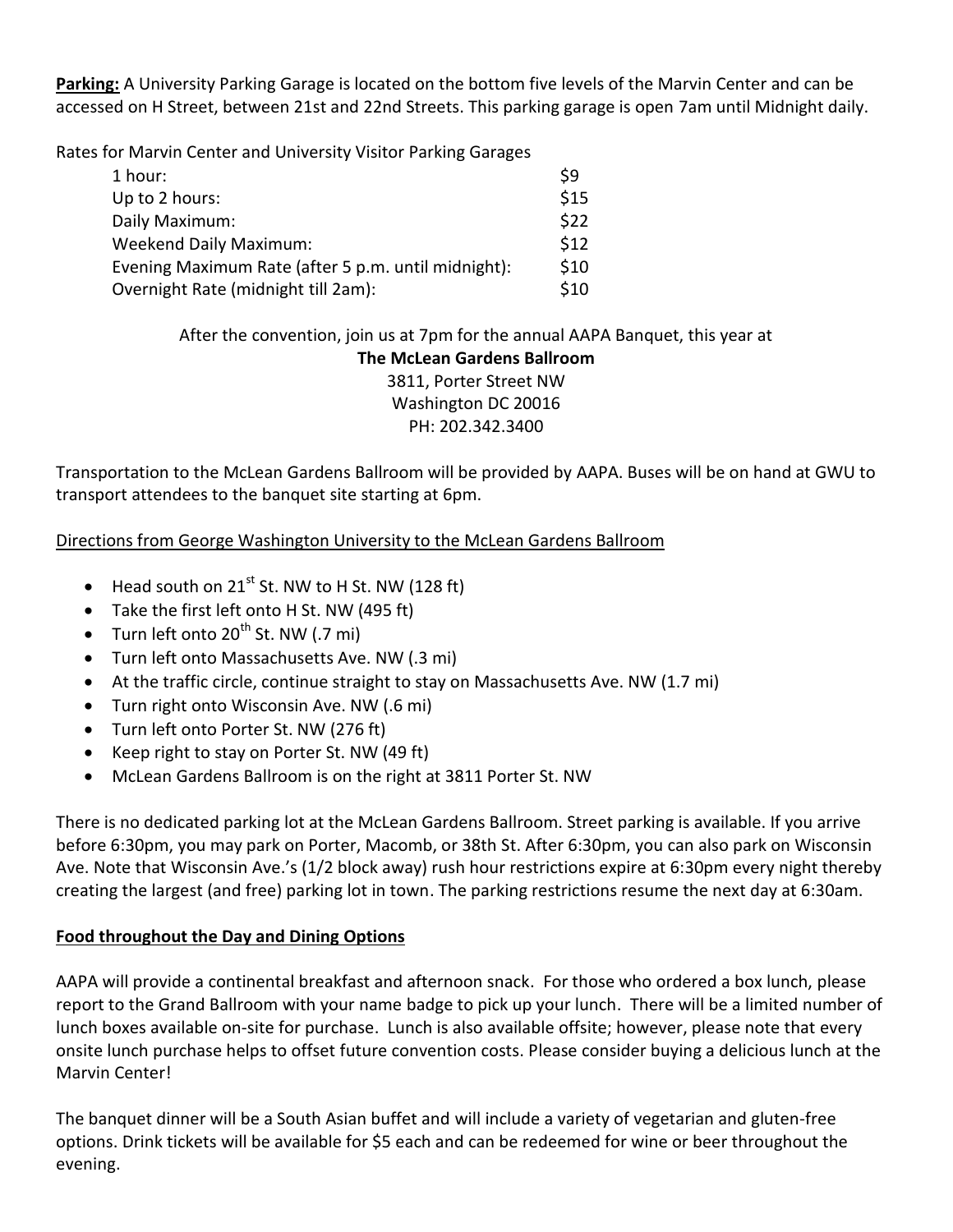#### **Continuing Education**

AAPA will not provide CE credits at this year's Convention.

#### **Book Sale**

All purchases made at the Book Drive will help fund AAPA student travel to next year's convention. This year, we received 99 donations (98 books, 1 DVD) from 23 publishers and 8 authors. American Psychological Association, Pearson, Teachers College Press, and Temple University were the most generous donors, each contributing 5 or more books to our Book Drive. Several 2014 releases will be available for purchase, including: Creating Well-Being (APA), Flex: The New Playbook for Managing Across Differences (Harper Collins), East Meets West in Teacher Preparation: Crossing Chinese and American Borders (Teachers College Press), and Clinical Mental Health Counseling: Fundamentals of Applied Practice (Pearson). We will also be offering several books around managing cultural diversity in the workplace and academic setting, including The Diversity Training Activity Book (AMACON), Building a House for Diversity (AMACON), 147 Practical Tips for Teaching Diversity (Atwood Publishing), and Multicultural Competence in Student Affairs (Jossey-Bass).

Come visit the Book Drive in the Grand Ballroom!

#### **AAPA 2014 Book Drive Sponsors**

AMACOM Princeton University Press American Psychological Association **Routledge** Atwood Publishing **Atwood Publishing Rutgers University Press** Cengage Publishing Shell Education Columbia University Press **Sage** Harper Collins Publishers Teachers College Heyday Books Teachers College Press Information Age Publishing Temple University John Wiley & Sons University of Minnesota Press Jossey-Bass W.W. Norton & Co. Lambert Academic Publishing Wiley-Blackwell Paradigm Publishers North Publishers North Publishers Pearson

InterVarsity Press University of Michigan Business School New York University Press World Trust Educational Services

Thank you to our sponsors!

# *The 2015 AAPA Convention*

*Are you so excited about this year that you're ready to sign up to help at next year's convention? That sounds like someone we want on our team! Next year's AAPA Convention will be held in Toronto. If you are interested in joining the team, please email Monique Shah Kulkarni at [moniqueshah@utexas.edu.](mailto:moniqueshah@utexas.edu)*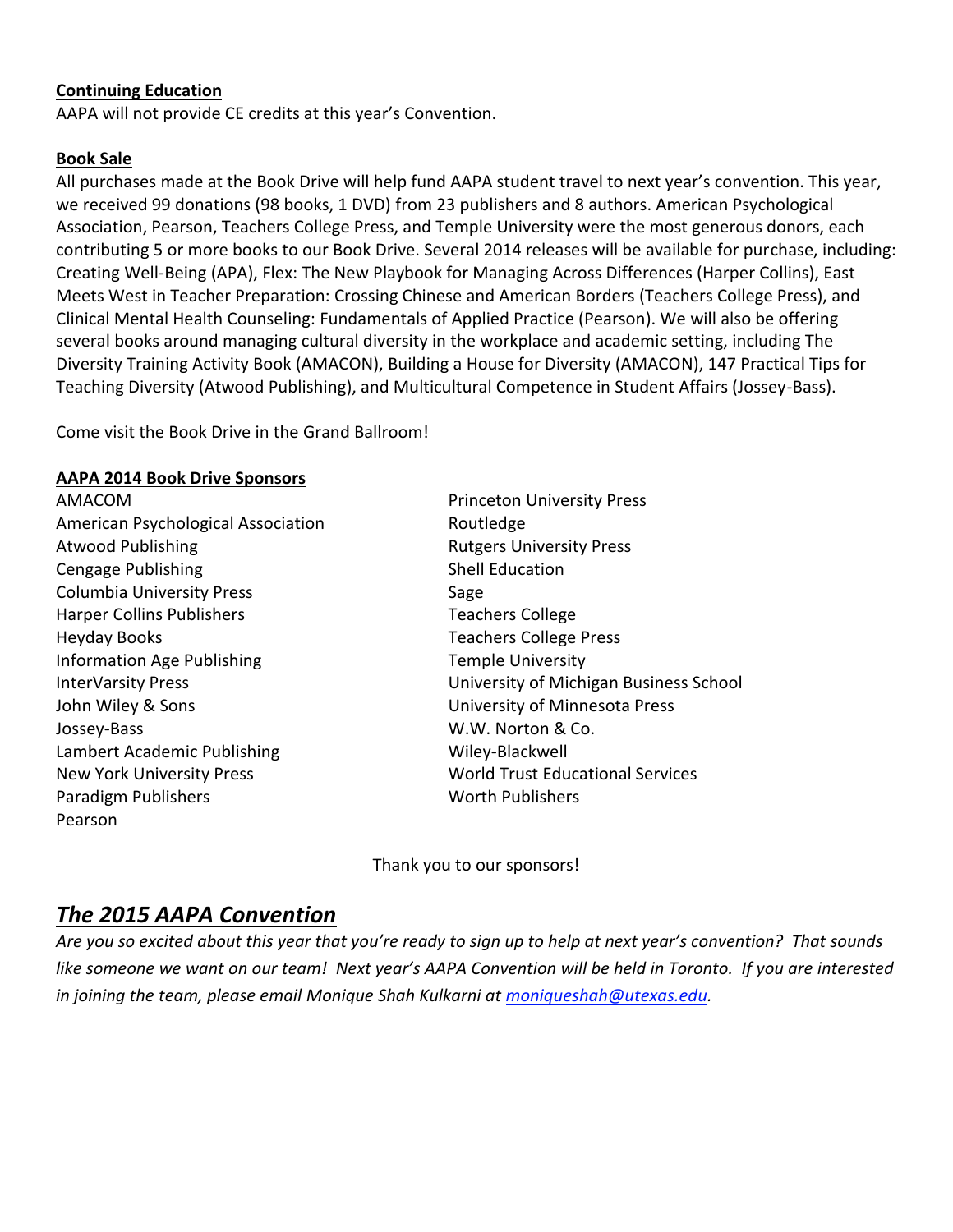### **Layout of George Washington University's (GWU) Marvin Center**



Nursing mothers, please note there is a single room located on the 2nd floor, near the women's restroom. It will be available on a first come basis and accommodates 1 person at a time. Please follow the signs or ask a Convention Team member if you need help finding it.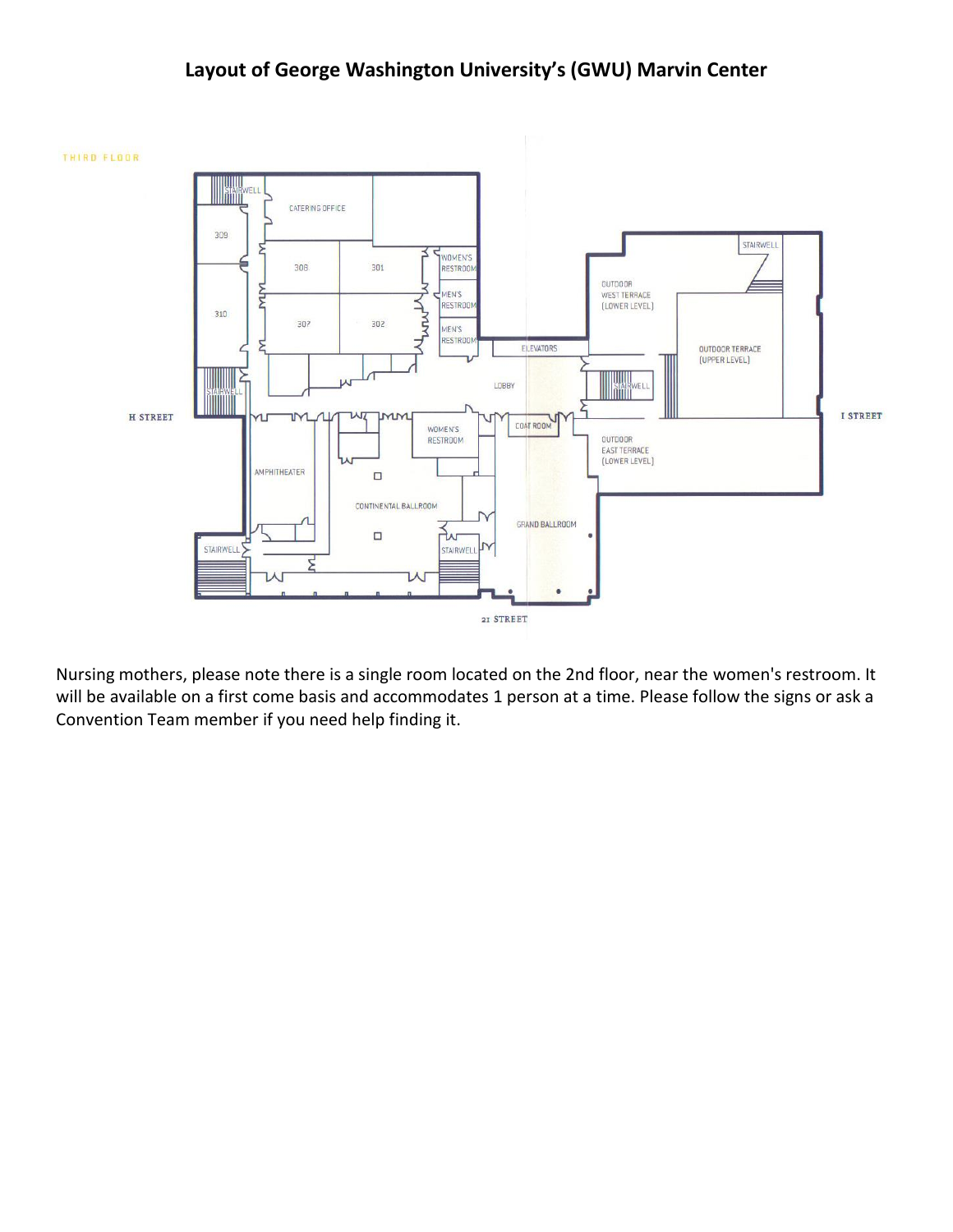# **AAPA 2014 SCHEDULE AT A GLANCE**

Registration, Breakfast, and Early Bird Activity will be in the Grand Ballroom from 7:30-8:30am Welcome and Announcements will be made in the Continental Ballroom from 8:45am-9:10am The Keynote Presentation will take place in the Grand Ballroom, from 9:15am-10:45am Book drive will be in the Grand Ballroom (all day) **Location 11:00 – Noon (Breakout session #1) 12:15-1:15pm (Lunch Discussions) 1:30-2:30 PM (Breakout session #2) 2:45 – 3:35 PM (Breakout session #3)** Continental Ballroom How is it working?: Critical analysis and dialog on the application of the APA Ethics Code for clinical work and research with Asian Americans Harnessing the Power of Media: A How-To Guide for Giving Asian American Psychology Away Unpacking Power and Privilege within the Asian American Identity 301 International students in counseling psychology: Their voice in globalizing the platform of psychology Division on Filipino Americans Engaging with the Psychology Community in India: Defining our Role as Learners and Contributors The Okura Mental Health Leadership Foundation: Multigenerational AAPI Leaders and the Future of Psychology 302 Asian Americans' Suicide-Related Outcomes: New Paradigms, New Directions Practice Task Force Early Career Award for Distinguished Contributions to Research and Service Developing a Research-Community Mental Health Collaboration in Boston Chinatown: Visions, Challenges, and Future Directions 307 Discrimination among Asianheritage Youth in Elementary, High School and College: Stereotypes, Context, and Coping AAJP Editorial Board Multicultural Counseling Training and Asian American Counseling Services in Schools AAPI Students and Advocacy in Research, Practice, and Service: Challenges and Opportunities 308 Fostering Asian American & Black American Coalitions in Race Related Academic Research (NEW!) Division on LGBTQ Issues Aspiring Allies of Asian Americans Asian American Men: Lived Experiences and Psychology 309 2014 AAPA Dissertation Panel Division on Students: Meet & Greet Overcoming Adversities: Stories of Hope and Courage Cultural Influences on Relationships in Asian and Asian American Contexts Snack break will be in the Grand Ballroom from 3:45pm-5:00pm Posters will be displayed all day in the Grand Ballroom and judging will take place from 4:00-5:00pm The Mentor-Mentee Reception will be in the Continental Ballroom from 5:00pm-5:50pm Closing Remarks will occur in the Continental Ballroom from 6:00pm-6:15pm

**Connect your social networks to this year's programming. Tweet #aapa2014 and follow @AAPAonline to let your friends and family know what you're excited about at this year's Convention! Plus, follow convention photos and team status updates by "Liking" Asian American Psychological Association on Facebook.**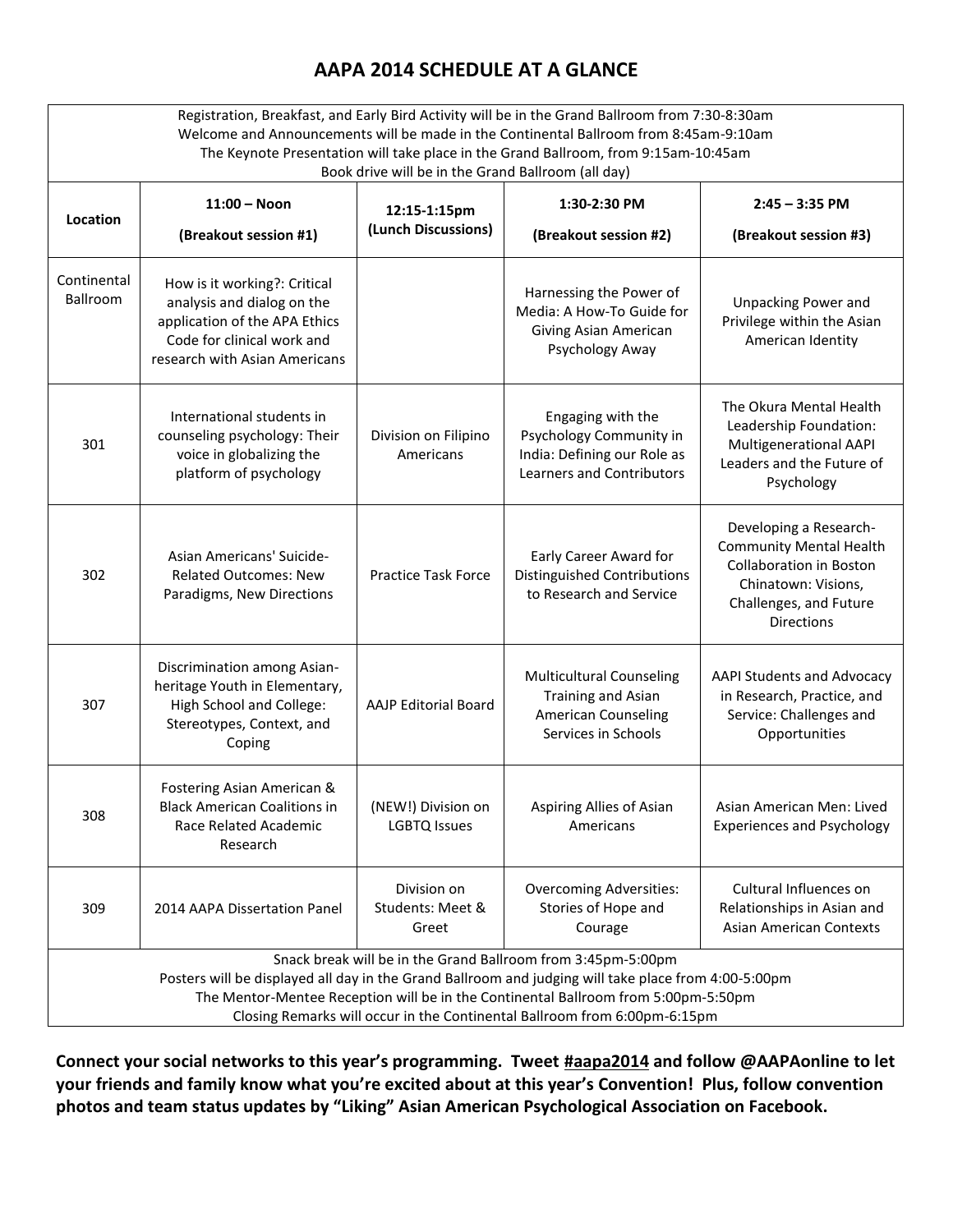### **2014 AAPA Convention Schedule**

*"Bringing Asian American Psychology to the Forefront of Policy and Community Engagement"*

**Registration: Starting 7:30am Early Bird Reception and Breakfast Grand Ballroom** 

Collect your registration information, then head over to the Grand ballroom to meet old and new friends, and grab some breakfast. The early bird reception is a relaxed environment and great networking opportunity, especially for students and early career professionals. Come mingle with current, past, and emerging leaders of AAPA in a relaxed environment. The AAPA breakfast is an excellent networking opportunity for students and early career professionals before the convention begins. Come meet and greet to discuss your academic and career goals.

> **Welcome and Announcements: 8:45am – 9:10am Continental Ballroom**

Opening remarks by Drs. Anjuli Amin and Monique Shah Kulkarni, 2014 AAPA Convention Co-Chairs Greetings by Dr. Sumie Okazaki, President of AAPA, and Dr. Kevin Nadal, Vice President of AAPA Brief remarks from Dr. Carol Sigelman, chair of the Psychology department at GWU.

#### **Keynote Address: 9:15am – 10:45am Continental Ballroom**

**Kiran Ahuja** was appointed on December 14, 2009 to the position of Executive Director of the White House Initiative on Asian Americans and Pacific Islanders (AAPIs), housed in the U.S. Department of Education in Washington, DC. In this capacity, she is responsible for directing the efforts of the White House Initiative and the Presidential Advisory Commission on AAPIs to advise federal agency leadership on the implementation and coordination of federal programs as they relate to AAPIs across executive departments and agencies. The White House Initiative on AAPIs works with these entities to improve the quality of life and opportunities for Asian Americans and Pacific Islanders through increased access to, and participation in, federal programs in which they may be underserved.

For almost twenty years, Ms. Ahuja has dedicated herself to improving the lives of women of color in the U.S. Well-known as a leader among national and grassroots AAPI and women's rights organizations, Ms. Ahuja served as the founding Executive Director of the National Asian Pacific American Women's Forum (NAPAWF) from 2003-2008. Through her leadership, Ms. Ahuja built NAPAWF from an all-volunteer organization to one with a paid professional staff who continue to spearhead successful policy and education initiatives, expanded NAPAWF's volunteer chapters and membership, and organized a strong and vibrant network of AAPI women community leaders across the country.

Moderator: Monique Shah Kulkarni, PhD, HSPP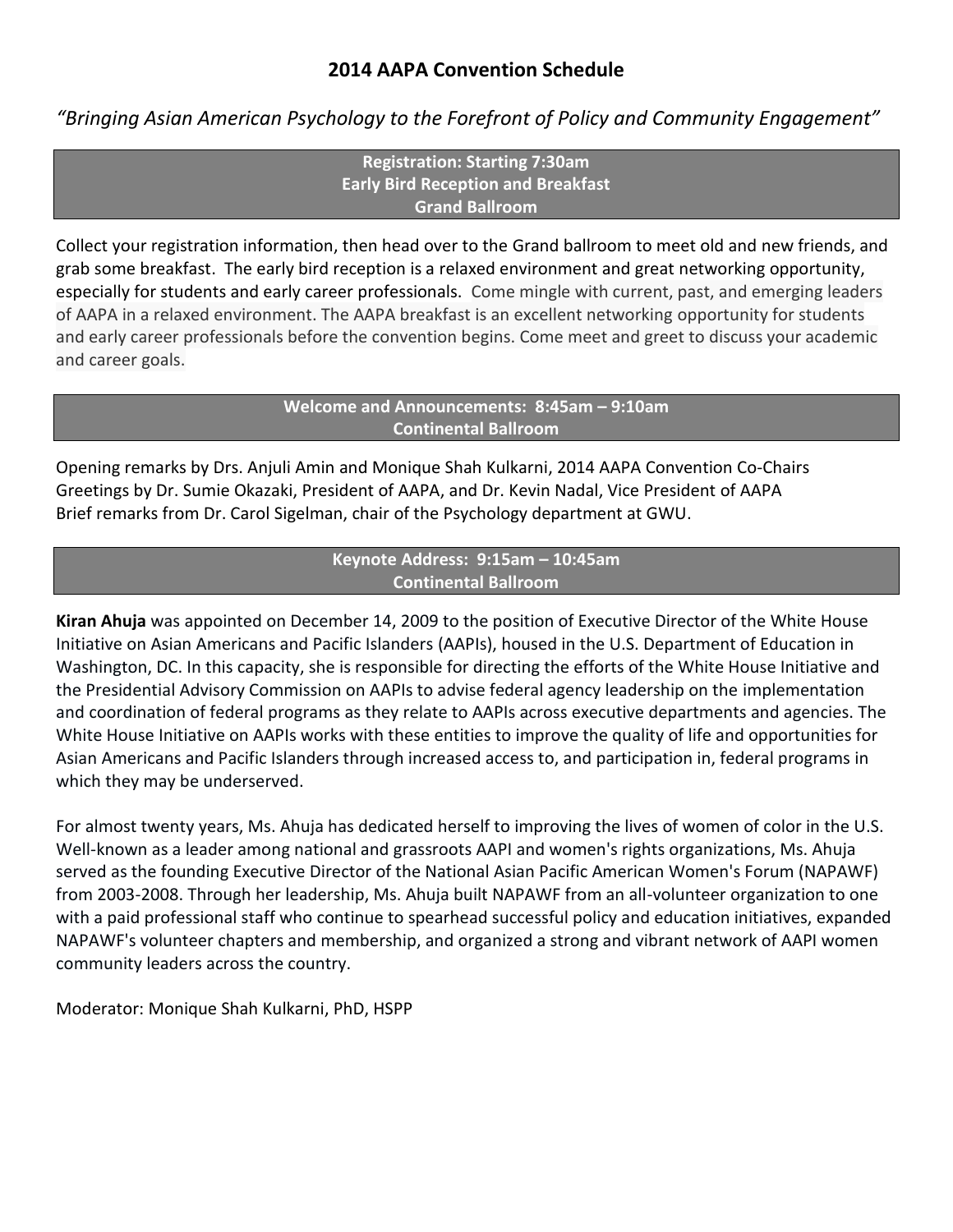#### **CONTINENTAL BALLROOM**

**AAPA Invited Session** – APA Code of Ethics Workshop: How is it working? Critical analysis and dialog on the application of the APA Ethics Code for clinical work and research with Asian Americans.

*Helen Hsu, PsyD, City of Fremont Youth & Family Services; Liang Tien, PsyD, Dongbei University of Finance and Economics, Surrey International Institute*

The Ethical Principles of Psychologists and Code of Conduct (including 2010 Amendments), or the Ethics Code, of the American Psychological Association (APA) contains a set of aspirational goals as well as enforceable rules to which members of APA commit themselves to follow. In addition to the Ethics Code being applicable to APA members, many State psychology licensing laws either adopt the Ethics Code outright or are modeled upon the APA Ethics Code. Either through membership or through licensure, the APA Ethics Code defines professional behavior and standards for psychologists. Are these principles and standards congruent with the values, attitudes and worldview of Asian Americans? The facilitators have been engaged with the APA Ethics Board for 2 years thus far on this topic. A review of the comments and critiques gathered thus far from the AAPA community, as well as a summary of those comments and critiques from the Association of Black Psychologists (ABPsi), the National Latina/o Psychological Association (NLPA), and the Society of Indian Psychologists (SIP) will be provided. Join us for a conversation to explore ways in which the APA Ethics code does and does not work for your practice and community.

#### **ROOM 301**

**Interactive Session** - International students in counseling psychology: Their voice in globalizing the platform of psychology

*Lavanya, Devdas, MSW, Lehigh University; Ge Song, Lehigh University*

Asian international students, a growing population in U.S. professional psychology programs, face challenges such as language barriers, social isolation, acculturative stress, and discrimination (Choi, 2006) that compound their adjustment to the American academic setting and Western culture. Despite their challenges and contributions (i.e., academic, cultural and economic) (Sato & Hodge, 2009), little is known about how Asian international students adjust academically, and navigate multiple cultural demands. The current proposed interactive session will examine Asian international students' needs at multiple levels (i.e., individual, policy) in professional psychology programs, and avenues through which international students can contribute to the globalization of psychology.

#### **ROOM 302**

**Symposium -** Asian Americans' Suicide-Related Outcomes: New Paradigms, New Directions *Joel Wong, PhD, Indiana University, Bloomington; Martin Swanbrow Becker, PhD, Florida State University; Kimberly Tran, PhD, Fayetteville State University; Angela Horn, Med, Indiana State University, Bloomington; Tao Liu, MS, MA, Indiana University, Bloomington; Fred Leong, PhD, Michigan State University*

This symposium addresses cutting-edge research on Asian Americans' suicide-related outcomes from multidisciplinary perspectives. Our three presentations include (a) predictors of professional psychological help seeking among Asian American who had seriously considered attempting suicide (guided by social network perspectives on help seeking), (b) a qualitative study of protective factors that prevented Asian Americans with serious suicide ideation from progressing to suicide attempts (grounded in positive psychology), and (c) the relationship between Asian Americans' interpersonal shame and suicide ideation (based on a culturally informed model of shame). Each presentation addresses practical implications for suicide prevention policies and community-based interventions among Asian Americans.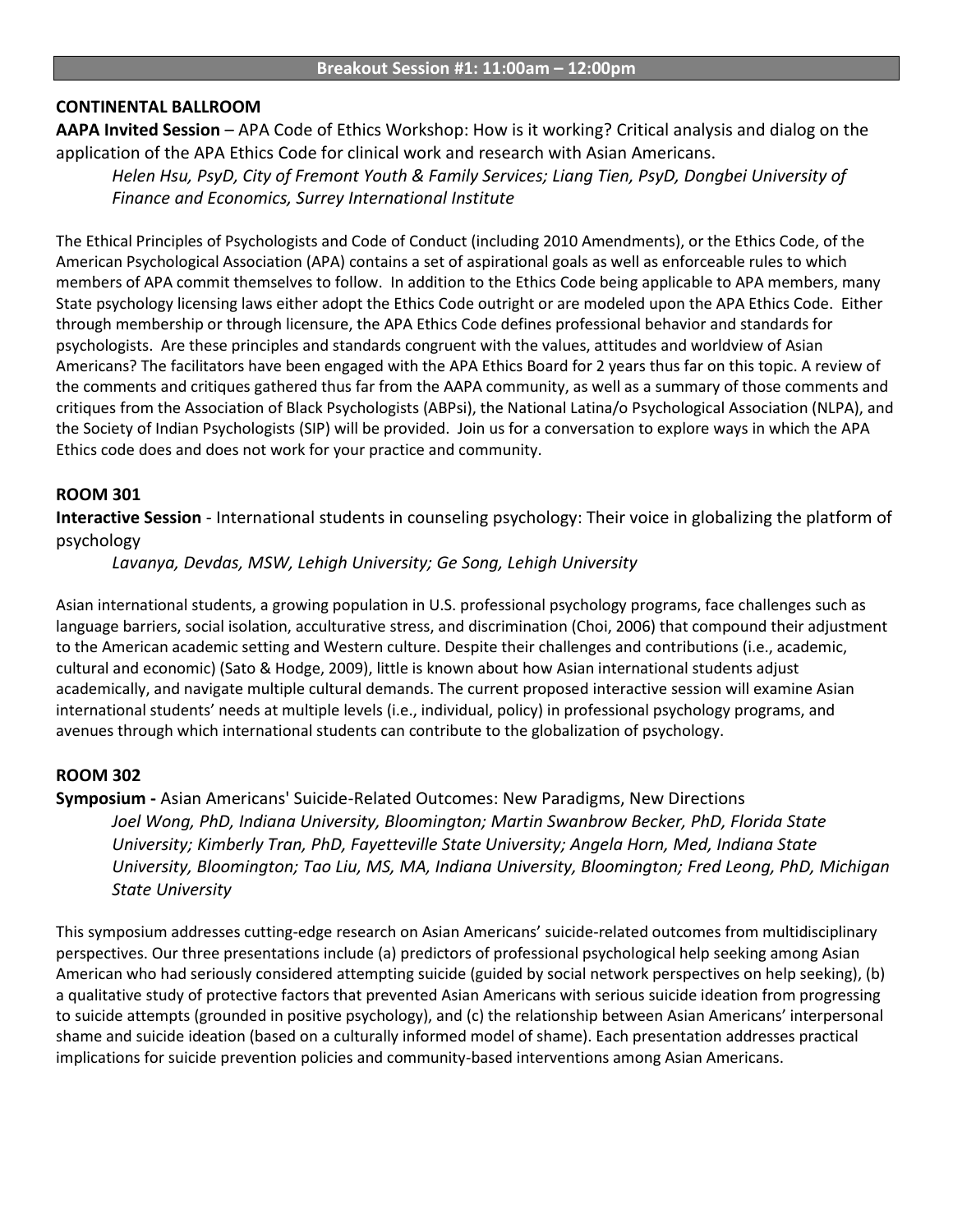**Symposium -** Discrimination among Asian-heritage Youth in Elementary, High School and College: Stereotypes, Context, and Coping

*Linda Juang, PhD, University of California at Santa Barbara; Christine Yeh, PhD, University of San Francisco; Hyun Choi (Brandon) Yoo, PhD, Arizona State University; Richard Lee, PhD, University of Minnesota*

This symposium focuses on racial/ethnic discrimination among Asian-heritage youth. Using a mixed-method approach, the first study examines the experiences of aboriginal children in Taiwan. The second study examines how the model minority myth is linked to adolescent adjustment in the U.S. The third study examines strategies for coping with discrimination among college students in the U.S. Collectively, the three studies use qualitative and quantitative methodologies to better understand discrimination at different developmental periods. Discrimination challenges and issues specific to each developmental period will be highlighted. The discussant will be Dr. Rich Lee, a leading scholar on Asian-heritage youth.

#### **ROOM 308**

**Interactive Session -** Fostering Asian American & Black American Coalitions in Race Related Academic Research

*Kim Hazeltine, University of Massachusetts - Boston; Devin Chandler, University of Massachusetts – Boston; Fanny Ng, MA, University of Massachusetts – Boston; Tahira Abdullah, PhD, University of Massachusetts – Boston*

As racial minorities, both Asian and Black Americans are subjected to systemic oppression (e.g., the U.S. education system; Museus, 2009; O'Gorman, 2010). Despite shared experiences of discrimination, there is little research focused on shared aspects of racism experienced by both Asian and Black Americans and even less about cooperative efforts between them to dismantle their collective oppression. This interactive session aims to raise awareness of the potential benefits and challenges of Asian-Black American research collaborations, and discuss techniques for facilitating crossracial communication and understanding between Asian and Black American researcher-activists towards conducting racism-focused research.

#### **ROOM 309**

#### **AAPA Invited Session –** 2014 Dissertation Panel

*Jin Kim, PhD, UC Davis; Priscilla Lui, MA, Purdue University; Kara Uy, MA, California School of Professional Psychology*

Why don't individuals in distress seek help? Addressing underutilization among Asian Americans

#### *Jin Kim, PhD; Winner of the 2014 AAPA Dissertation Fellowship Award*

One of the most enduring disparities in the field of mental health services has been that Asian Americans as a group underutilize mental health services. This disparity has been longstanding and well-documented, highlighting the uneven burden of illness for this racial/ethnic group. The current dissertation study examined underutilization of mental health services by Asian American college students—a subgroup of Asian Americans who have high levels of psychological distress but low rates of services use. Prior help-seeking studies with Asian American college students have relied on assessing help-seeking variables from samples of non-distressed individuals who may not have a need for services. By adopting important theoretical principles of the Health Belief Model, the current study examined how individual beliefs regarding health influence intentions to seek help when there is in fact a need for services. The current study screened participants for elevated levels of psychological distress and measured their intentions to seek help. Using multiple group analysis in a structural equation modeling framework, results from the current study has promising implications for promoting services use among Asian Americans and addressing the most substantial disparity in mental health.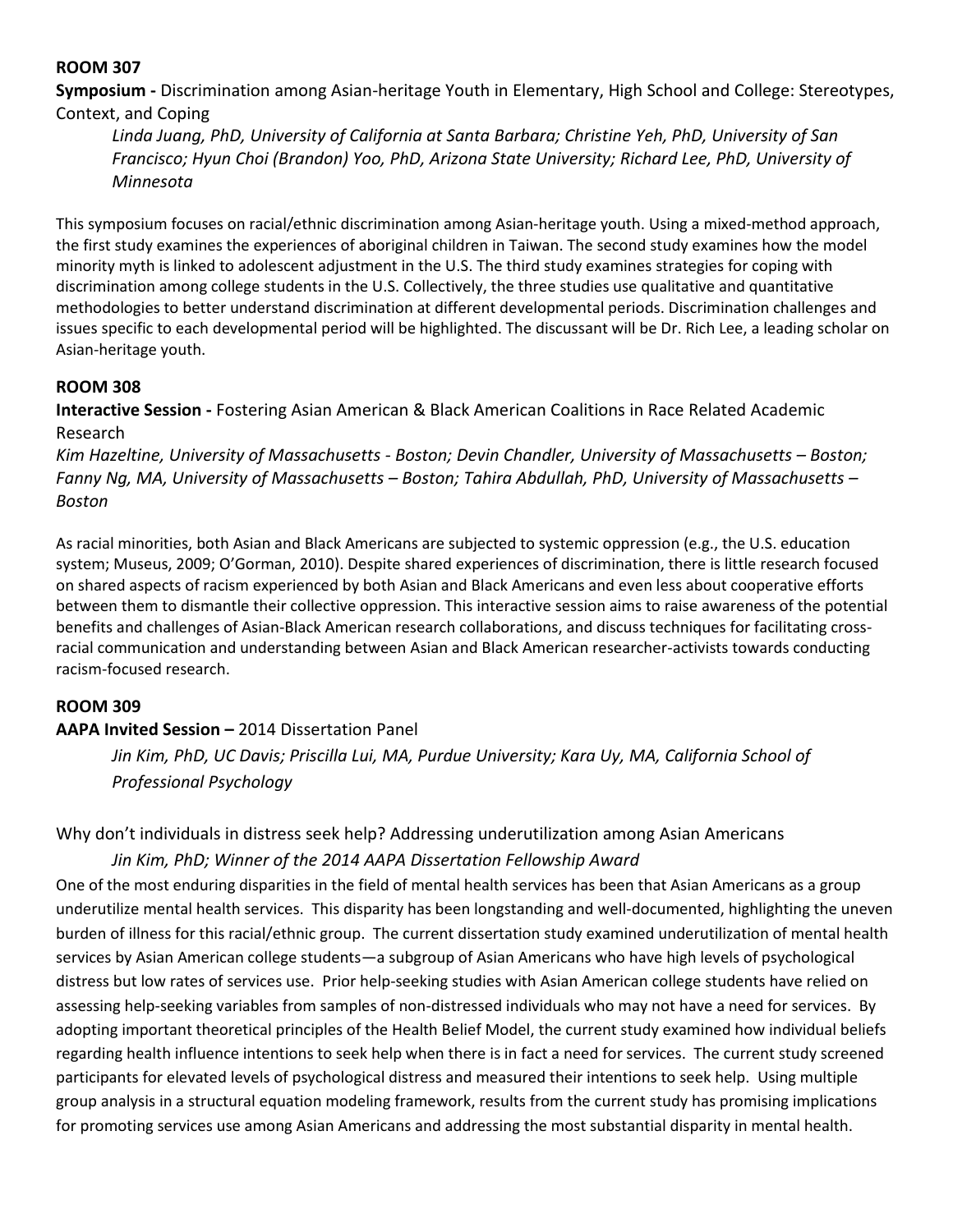# Disentangling Universal and Culture-Specific Risks to Mental Health among Asian Americans: A Multisite Longitudinal Study

#### *Priscilla Lui, MA; Honorable Mention*

Reducing mental health disparities among Asian Americans requires an understanding of how this group adjusts to the American mainstream in the context of family relationships and larger cultural values. This single-cohort, three-wave longitudinal dissertation project examined (1) the impact of development- and acculturation-based intergenerational conflicts among 1.5- and second-generation Asian Americans who began transitioning from late adolescence to young adulthood, and (2) the differential impacts of these conflicts on their mental health. Expanding on the acculturation gapdistress theory, results illuminated changes in intensity and mental health impact of intergenerational conflict associated with parent-offspring acculturation mismatch independent of those associated with developmental tasks.

#### Reassembling A Shattered Life: A Study of Posttraumatic Growth in Cambodian Community Leaders

#### *Kara Uy, MA; Honorable Mention*

Posttraumatic Growth (PTG) refers to positive psychological change experienced as a result of the struggle with highly challenging life circumstances of a calamitous nature that may at times coexist with significant psychological distress (Tedeschi & Calhoun, 1996). PTG makes clear that persons experiencing this phenomenon have grown beyond their previous level of psychological functioning. PTG is recognized in three broad domains of change, including a changed perception of self, changes in relationships with others and philosophy of life, and spiritual transformations (Tedeschi & Calhoun, 1996). The present study explored the concept of PTG and transformation among fifteen Cambodian community leaders who are survivors of the Cambodian holocaust. Using a phenomenological qualitative paradigm, this study used the PTG model to explore coping, meaning making, and positive growth as both a process and outcome, highlighting the fundamental components of the lived experience of PTG in several domains including, spirituality, philosophy of life, interpersonal relationships, and new priorities.

#### **Lunch: 12:15pm – 1:15pm Lunch meetings in designated rooms below**

Box lunches will be available in the Grand Ballroom. After picking up your lunch, please feel free to join one of the discussion groups!

| Room 301 | Division on Filipino Americans                              |
|----------|-------------------------------------------------------------|
| Room 302 | <b>Practice Task Force</b>                                  |
| Room 307 | Asian American Journal of Psychology (AAJP) Editorial Board |
| Room 308 | Division on LGBTQ Issues (NEW DIVISION!)                    |
| Room 309 | Division on Students: Meet and Greet                        |

#### **Breakout Session #2: 1:30pm – 2:30pm**

#### **CONTINENTAL BALLROOM**

**AAPA Invited Session**– 2014 Leadership Fellows: Harnessing the Power of Media: A How-To Guide for Giving Asian American Psychology Away

*Kevin Nadal, PhD, John Jay College of Criminal Justice – CUNY; Shu-wen Wang, PhD, Haverford College; Dhara Thakar, PhD, Erickson Institute*

The symposium will present a 'how-to guide' for harnessing the power of media to help psychologists 'give Asian American psychology away' to broader audiences. Kevin Nadal PhD, will facilitate a discussion addressing use of social media and traditional forms of media to disseminate research and reach non-scientific audiences in advocating for AAPI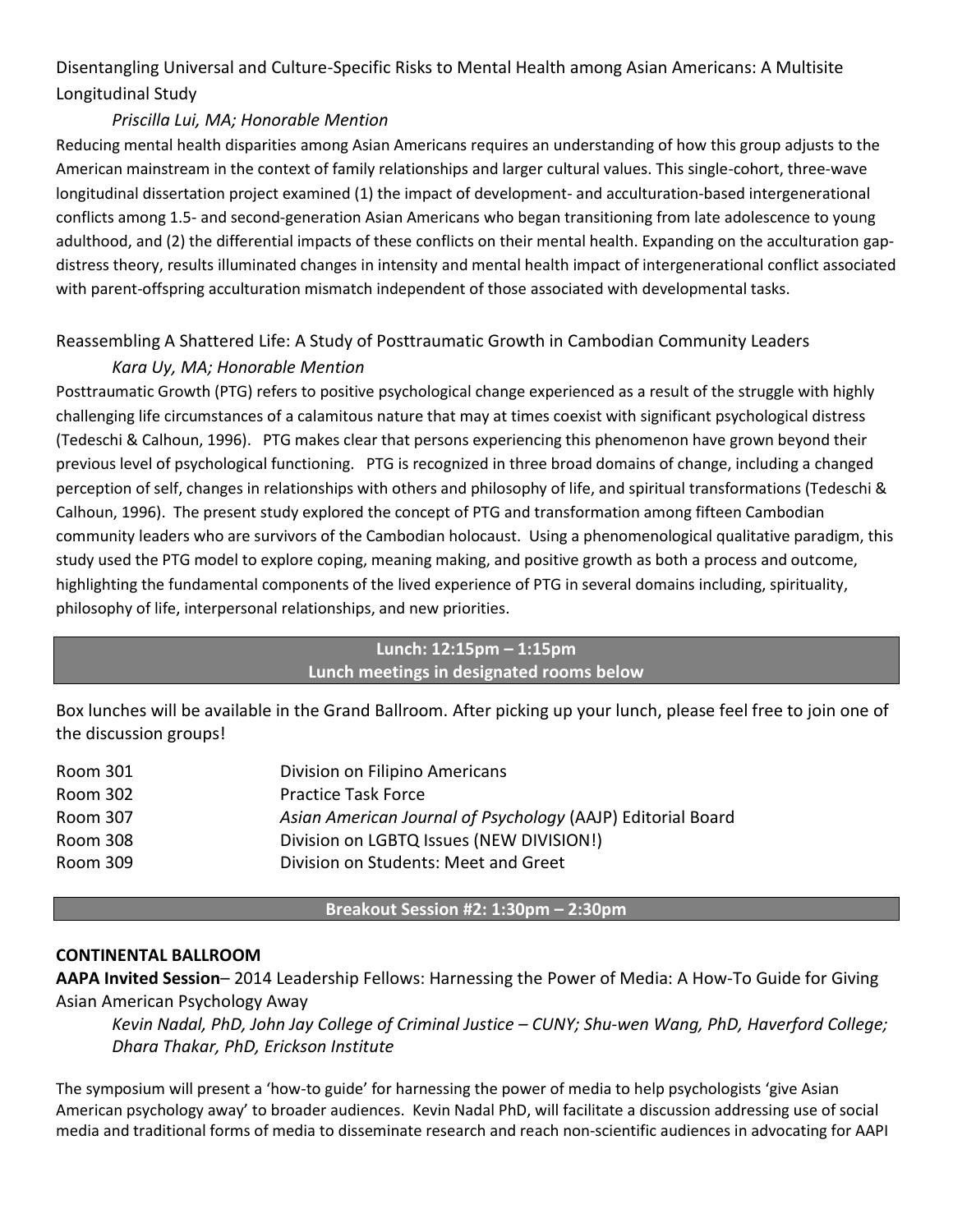communities. In addition, the AAPA Leadership Fellows will present their factsheets on: 1) Intimate personal violence for AAPI women, and 2) Trauma and violence exposure for AAPI children.

#### **ROOM 301**

**Interactive Session** – Engaging with the Psychology Community in India: Defining our Role as Learners and

**Contributors** *Chandni Shah, MSEd, Purdue University; Kiranmayi, Neelarambam, MS, Georgia State University; Nupur Sahal, MS, Southern Illinois University – Carbondale; L. Sam S. Manickam, PhD, JSS University, Mysore*

The authors will present themes found in informal interviews with psychologists in India and online forums about the psychologist and mental health professional community in India. The exploratory questions will be: a) What role do psychologists in India play in research, policy, practice, community engagement, and indigenous psychology in their field; b) what are the strengths, gaps, and challenges of the psychologist community in India; c) if/what role can psychologists and trainees in the US play to build relationships, engage, learn from, and support the psychology community in India; and d) what impact do our identities have on this process.

#### **ROOM 302**

#### **AAPA Invited Session** – 2014 Early Career Awards for Distinguished Contributions to Research and Service *Joyce Chu, PhD, Palo Alto University; 2014 AAPA Early Career Award for Research; Chun-Chung Choi, PhD, University of Florida; AAPA Early Career Award for Service*

#### Asian Americans and Suicide

#### *Joyce Chu, PhD; 2014 AAPA Early Career Award for Research*

Though studies have long shown that suicide looks and develops differently in ethnic minorities and Asian Americans, existing clinical and research approaches to suicide assessment and prevention is generalized and does not incorporate cultural variations in any systematic way. In addition, theoretical models of suicide have been largely devoid of cultural influence. This presentation will give an overview of the state of suicide science and practice amongst Asian Americans, including data regarding sociocultural subtypes and specific patterns of help-seeking behaviors amongst Asian Americans with suicidal ideation and attempts. The talk will also present the Cultural Theory and Model of Suicide (Chu, Goldblum, Floyd, & Bongar, 2011) and the Cultural Assessment of Risk for Suicide (CARS) measure (Chu et al., 2013) as practical approaches assist clinicians and researchers in accounting for cultural influences on suicide risk among Asian Americans. This theoretical and measurement work provides a foundation for framing future investigations of suicidology among Asian Americans. Recommendations for research and clinical practice will be discussed.

#### Multilayers of Advocacy

#### *Chun-Chung Choi, PhD; AAPA Early Career Award for Service*

Asian Americans are perceived to be highly competent in their academic pursuit while low in warmth in interpersonal interactions by the dominant group (Fiske, Cuddy, Glick, & Xu, 2002; Lin, Kwan, Cheung, & Fiske, 2005). It led to the perception of untrustworthy and foreign (Yogeeswaran & Dasgupta, 2010) and resulted in subtle discriminatory behaviors such as restricting promotional opportunities for this group. A recent study has shown that discrimination distress effect is stronger for Asian Americans with college or higher levels of education than for Asian Americans with less than college levels of education (Zhang & Hong, 2013).It became vital important for Asian American college students to learn skills in buffering discrimination distress and for Asian American faculty and staff to create their own voice in dealing with these issues. Working from the multilayers of advocacy work, the presenter shares his work with students, student organizations, and school officials that led to the creation of institutional establishment of an Asian American resource center and a hire of an Asian American leader. The importance of small effort such as teaching courses in Asian American study, creating media presentation in empathy training, outreach effort, and even network building among Asian American community will be discussed. In addition, according to the report by the Institute of International Education, 1 in 8 international students remain in the U.S. after graduation. Among them 70% are Asian international students. This is the group endures the most discrimination distress at workplace (Zhang & Hong, 2013). Programs such as UF International Initiative Team (UFIIT) that promotes global awareness as well as support groups that buffer stress will be addressed.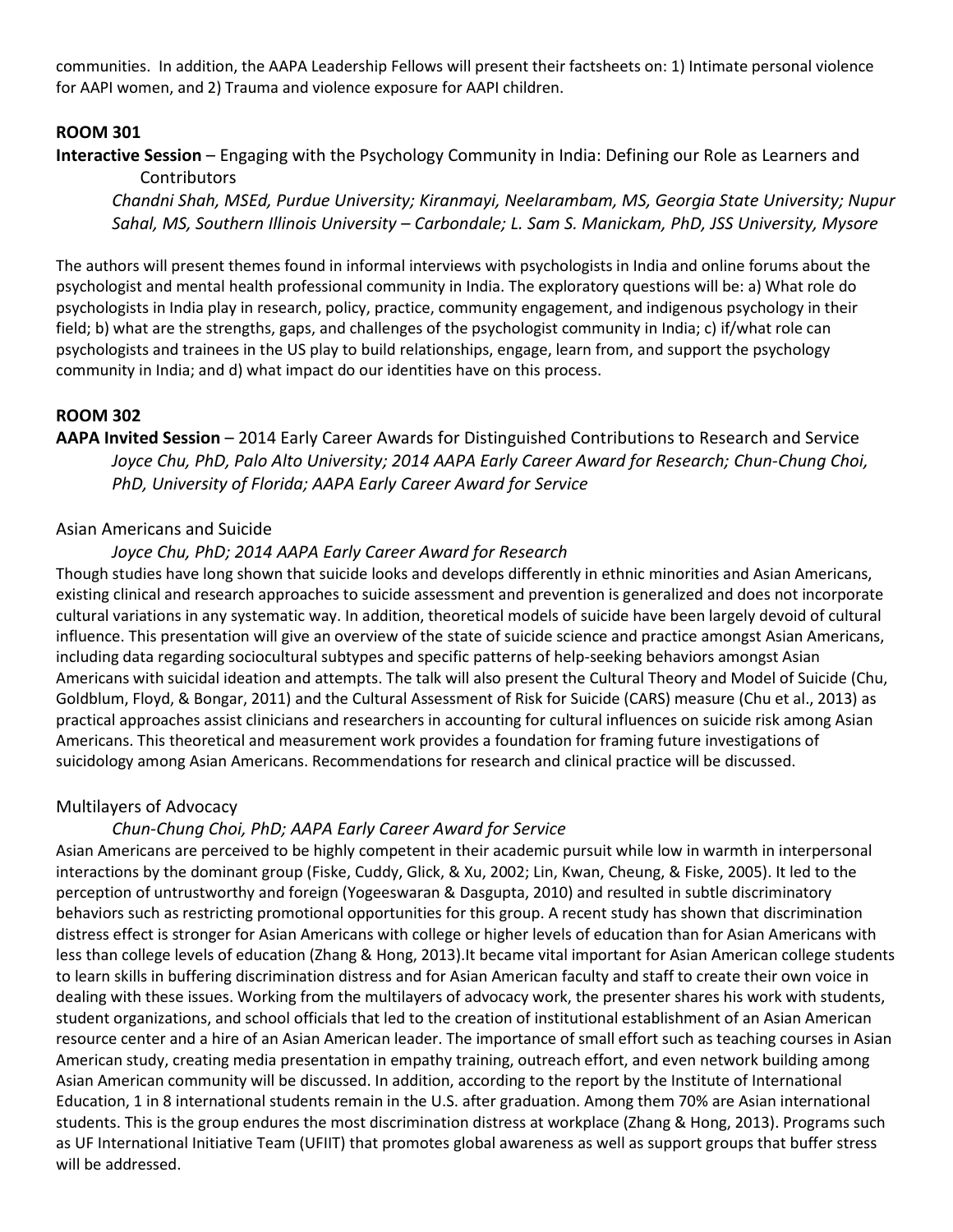**Interactive Session** – Multicultural Counseling Training and Asian American Counseling Services in Schools *Yih-Jiun Shen, D.Ed, University of Texas – Pan American*

This session introduces a study surveyed 454 school counselors via regular or on-line mailing to explore the relationships between counselors' training and comfort level, as well as their training and challenging level when working with Asian Americans in K-12 settings across the United States. The findings suggest that field experience involving counseling Asian Americans has positive influence on school counselor's practice with the population. Through interactive discussions, the audience in this session will explore training types and other factors that might influence the provision of Asian American counseling services.

#### **ROOM 308**

#### **Symposium -** Aspiring Allies of Asian Americans

*Sable Smith, BA, University of Massachusetts – Lowell; Amanda Wik, University of Massachusetts – Lowell; Emily Kaskan, BA, University of Massachusetts – Lowell; Alexa Queenan, University of Massachusetts – Lowell; Ivy Ho, PhD, University of Massachusetts – Lowell*

Research on inter-minority group allies is limited because ally development is focused mainly on dominant group allies. Literature has only briefly examined the roles that intersectionality can play in ally dynamics. The purpose of this interactive session is to examine how non-dominant group members can better support each other across multiple intersecting identities. This symposium will also explore the effects of intersectionality on ally preferences and perspectives.

#### **ROOM 309**

#### Overcoming Adversities: Stories of Hope and Courage *Jorge Wong, PhD, Asian Americans for Community Involvement & Palo Alto University*

Mental illness and stigma are persistent and common among AAPI populations. Seeking psychological treatment carries a heavy cultural stigma of lacking will and individual weakness. Psychological mindedness and treatment are stigmatized and misunderstood. Stigma reduction strategies can address and improve AAPI's willingness to seek mental health services. Public health educational and outreach strategies via visual and social media can increase the psychological mindedness of AAPI populations. An AAPI focused stigma reduction media strategy was develop to engage the AAPI public, professional and policy making bodies to better address the need for mental health services for the AAPI communities.

**Breakout Session #3: 2:45pm – 3:45pm**

#### **CONTINENTAL BALLROOM**

**Symposium -** Unpacking Power and Privilege within the Asian American Identity

*Gloria Wong, MA, UC Davis Asian American Center on Disparities Research; Jennifer Chain, MA, University of Oregon; Sumie Okazaki, PhD, New York University; Nolan Zane, PhD, University of California, Davis*

The Asian American and Pacific Islander (AAPI) racial category is composed of complex identities and experiences. This symposium addresses the hierarchical of power dynamics among the AAPI community. Power and privilege within the API community might be a microcosm of the greater system of oppression in the U.S. Previous literature on power and privilege has focused primarily on the relationship between White and ethnic minority groups. If we are striving to empower every member of the AAPI community, we need to acknowledge and address this intra-group hierarchy.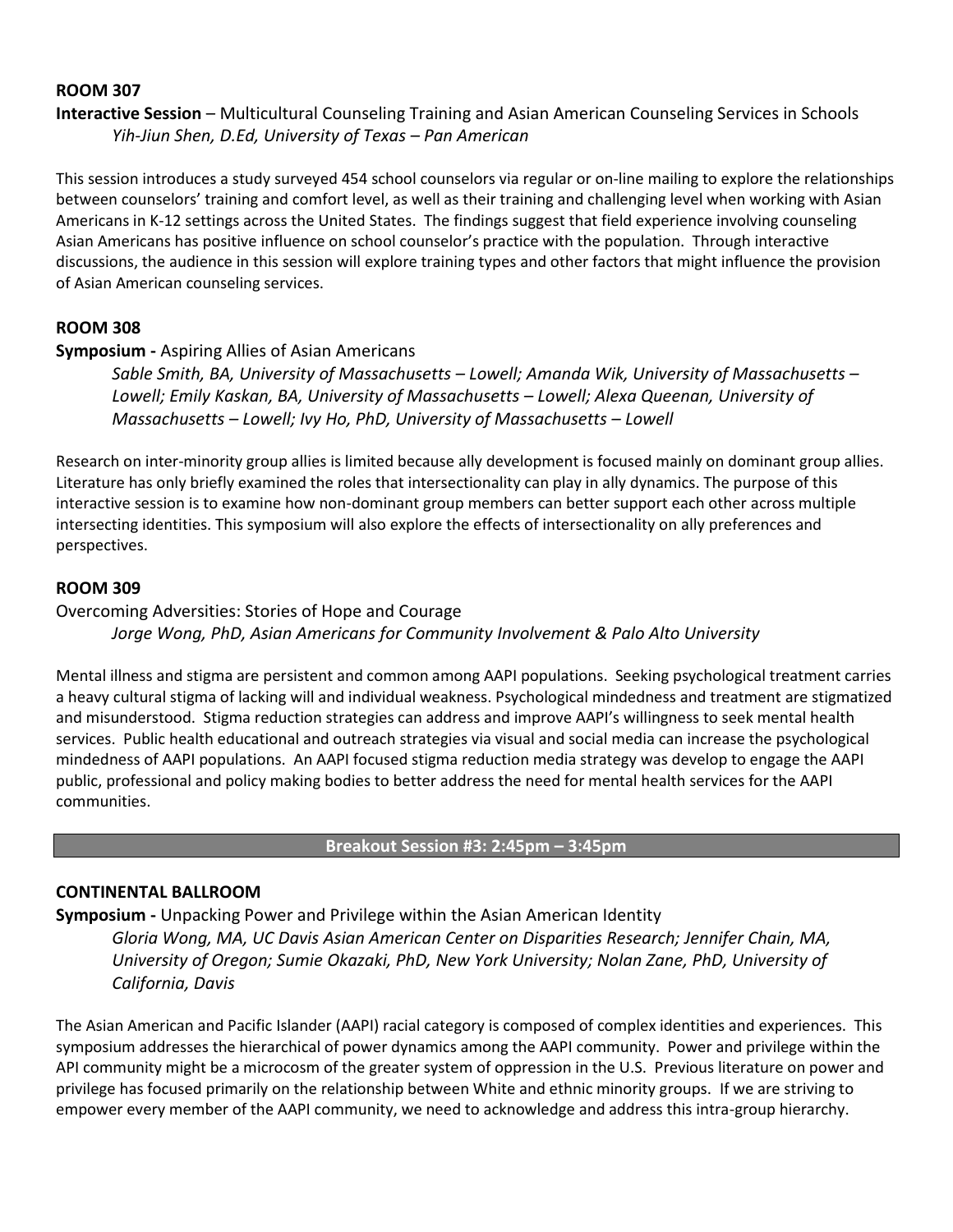**Interactive Session** – The Okura Mental Health Leadership Foundation: Multigenerational AAPI Leaders and the Future of Psychology

*Matthew Mock, PhD, John F. Kennedy University; Ford Kuramoto, DSW, NAPAFASA*

The Okura Mental Health Leadership Foundation has contributed significantly to the success and development of Asian American and Pacific Islander leaders in the mental health and now health field. Dozens of individuals in psychiatry, psychology, social work and nursing have been supported in being recognized as an AAPI leader by the Okura Foundation. Patrick and Lily Okura along with Foundation Board Members and specially selected officials have impacted Fellows as future leaders. This mini-presentation and facilitated discussion will further elicit lessons learned from such experiences including others to be included as well as ways to potentially expand them multigenerationally. Narrative stories of Asian leaders will be richly shared. Past Fellows, representatives from diverse AAPI communities and future potential emerging leaders may be invited for this dynamic and engaging interactive discussion.

#### Purpose:

a) To acknowledge the remarkable opportunities made available for current AAPI psychology leaders as former Okura Foundation Fellows;

b) To continuously support Asian American and Pacific Islanders staff and community members to become leaders in their communities and workplaces, to highlight their cultural strengths in mental health and related fields;

c) To inform behavioral health staff in assisting others of AAPI backgrounds from clients to graduate students to newer colleagues in the field in developing leadership skills akin to Okura Fellows for advocacy, policy development and community involvement.

#### **ROOM 302**

**Interactive Session** – Developing a Research-Community Mental Health Collaboration in Boston Chinatown: Visions, Challenges, and Future Directions

*Stephen Chen, PhD, Wellesley College; Cindy Liu, PhD, Commonwealth Research Center; Giles Li, MS, Boston Chinatown Neighborhood Center* 

Successful collaborative partnerships between community organizations and academic institutions are easily identified in retrospect. But how are these partnerships initiated, and how do they progress through the early stages of their collaboration? This interactive session will detail the development of an ongoing collaboration among researchers in Asian American psychology and the largest community service provider for the Asian American community in New England. Panelists will discuss initiation of their partnership, collaborative pursuit of funding mechanisms, and reflections on the challenges and benefits of community-academy collaborations for the Asian American mental health community.

#### **ROOM 307**

**Interactive Session** - AAPI Students and Advocacy in Research, Practice, and Service: Challenges and **Opportunities** 

*Linh P. Luu, MS, Lehigh University; P. Priscilla Lui, MA, Purdue University; Debra Kawahara, PhD, California School of Professional Psychology, Alliant International University San Diego*

Responding to the call for psychologists to become change agents, efforts have been made to understand psychology students' perspectives about advocacy engagement. Unfortunately, most literature was based on predominantly Euro American samples, and limited on AAPI Despite systematic barriers, AAPIs' lived experiences with social injustice have been found to associate with strong advocacy. Thus, AAPI trainees also have unique roles in creating changes, given their challenges in American social, educational, and political systems. The goals of this session are to address challenges facing AAPI trainees and to identify strategies for effective advocacy engagement.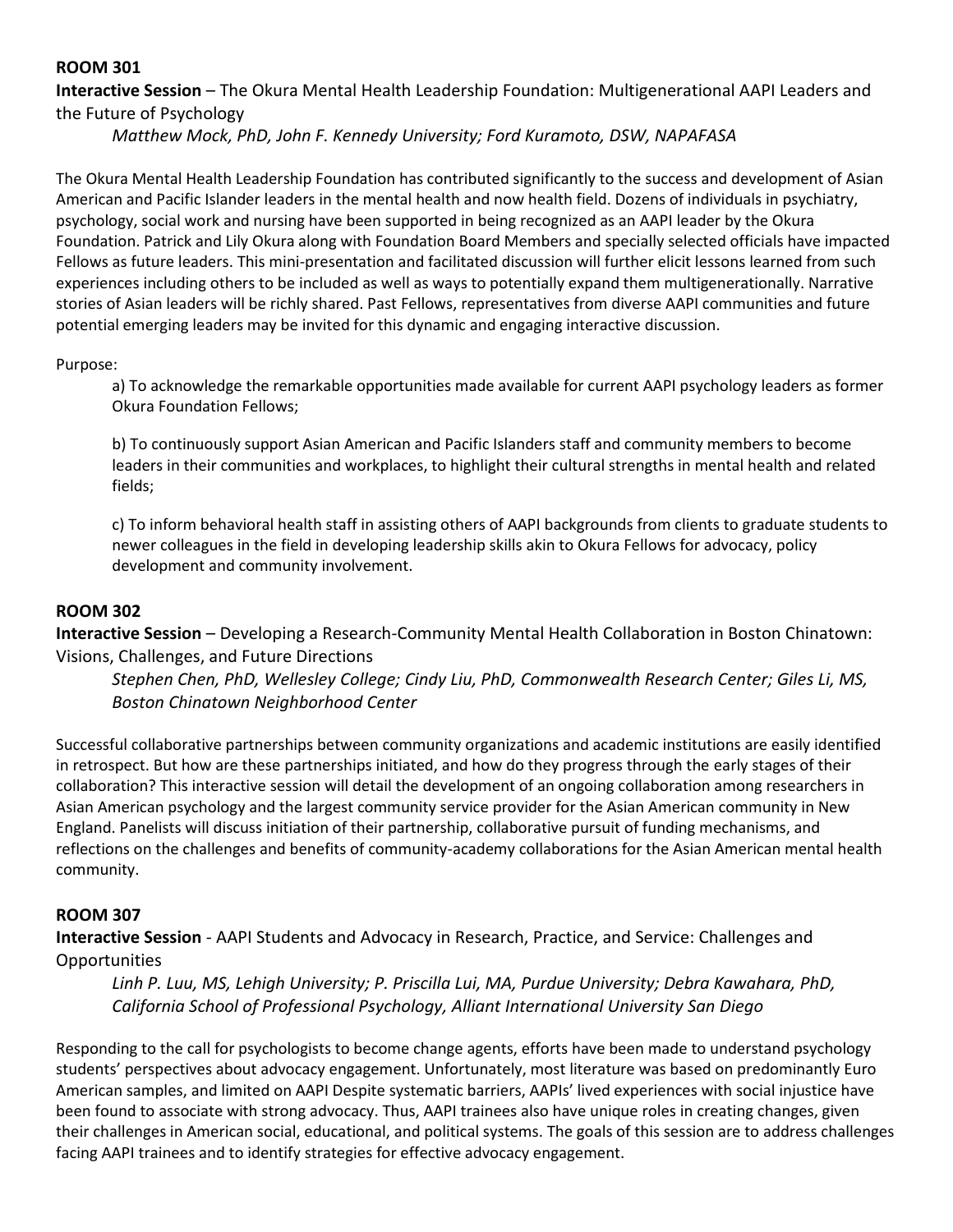#### **Interactive Session** – Asian American Men: Lived Experiences and Psychology

*Jacks Cheng, EdM & MA Candidate, Columbia University; Brian Keum, EdM Candidate, Columbia University; Sunny Ho, EdM Candidate, Columbia University*

Asian Americans are described as an underprivileged racial minority whose invisibility has problematized representations of their experiences in the North American society (Shek, 2006; Sue, 2005; Sue et al, 1995). Asian American men (AAM) in particular may experience additional distress under the subordinate male target hypothesis of social dominance theory, where racial dominant men target subordinate men as a mean to control social power and resources (Sidanius & Pratto, 1999). The proposed interactive discussion aims to examine the lived experiences of AAM as related to masculinity, societal portrayals and stereotypes, and model minority burden, with emphasis on AAM as psychology trainees.

#### **ROOM 309**

#### **Symposium** – Cultural Influences on Relationships in Asian and Asian American Contexts *Shu-wen Wang, PhD, Haverford College; Janet Chang, PhD, Trinity College; Anna Lau, PhD, UCLA; Joey Fung, PhD, Fuller Theological Seminary; Natasha Thapar-Olmos, PhD, Pepperdine University; Richard Lee, PhD, University of Minnesota*

We address how Asian cultural values and norms shape relationship processes and interpersonal behavior. The first presentation examines the use and effectiveness of social support in relation to collectivistic values in Asian and Latino American groups. The second presentation addresses harmony and reciprocal support interactions in Asian and European American groups. The third presentation studies the influence of psychological control on Hong Kong parentchild relationships and child adjustment. The fourth presentation observes how South Asian college students' acculturation and family relationships are linked with service utilization. These studies provide insight into the associations among cultural values, relationships, and well-being.

#### **Snack Break: 3:45pm – 5:00pm Grand Ballroom**

Take a break and join us in the Grand Ballroom for afternoon snacks and refreshments!

**Poster Sessions\* Judging will take place from 4:00-5:00pm Posters will be on display throughout the day Grand Ballroom**

\* Presenters for posters should put up their posters between 7:30-8:00am and display them throughout the day. Posters should be taken down by 5:15pm. Presenters should plan to stand next to their posters to discuss their work from 4:00-5:00pm.

Listed in alphabetical order:

- 1. A 10-year Review of Qualitative Studies in Asian American Mental Health: APA and APS journals (Jackie H.J. Kim, Donna Nagata, Rachel No, Nathan Schmall, & Nisarg Shah)
- 2. Acculturation and Alcohol and Tobacco Use Among Vietnamese (Quyen Tiet)
- 3. Acculturation Struggles Among Hmong Families in America (Choua Thao)
- 4. Asking for a More Safe Classroom: The Identity Adaptation for Asian International Students in the United States (Shengjie Lin)
- 5. Attitudes towards Sexual Violence among Asian Indian Immigrants: The Influence of Attitudes towards Women, Sex Role Egalitarianism and Ethnic Identity (Nina Sathasivam-Rueckert & Usha Tummala-Narra)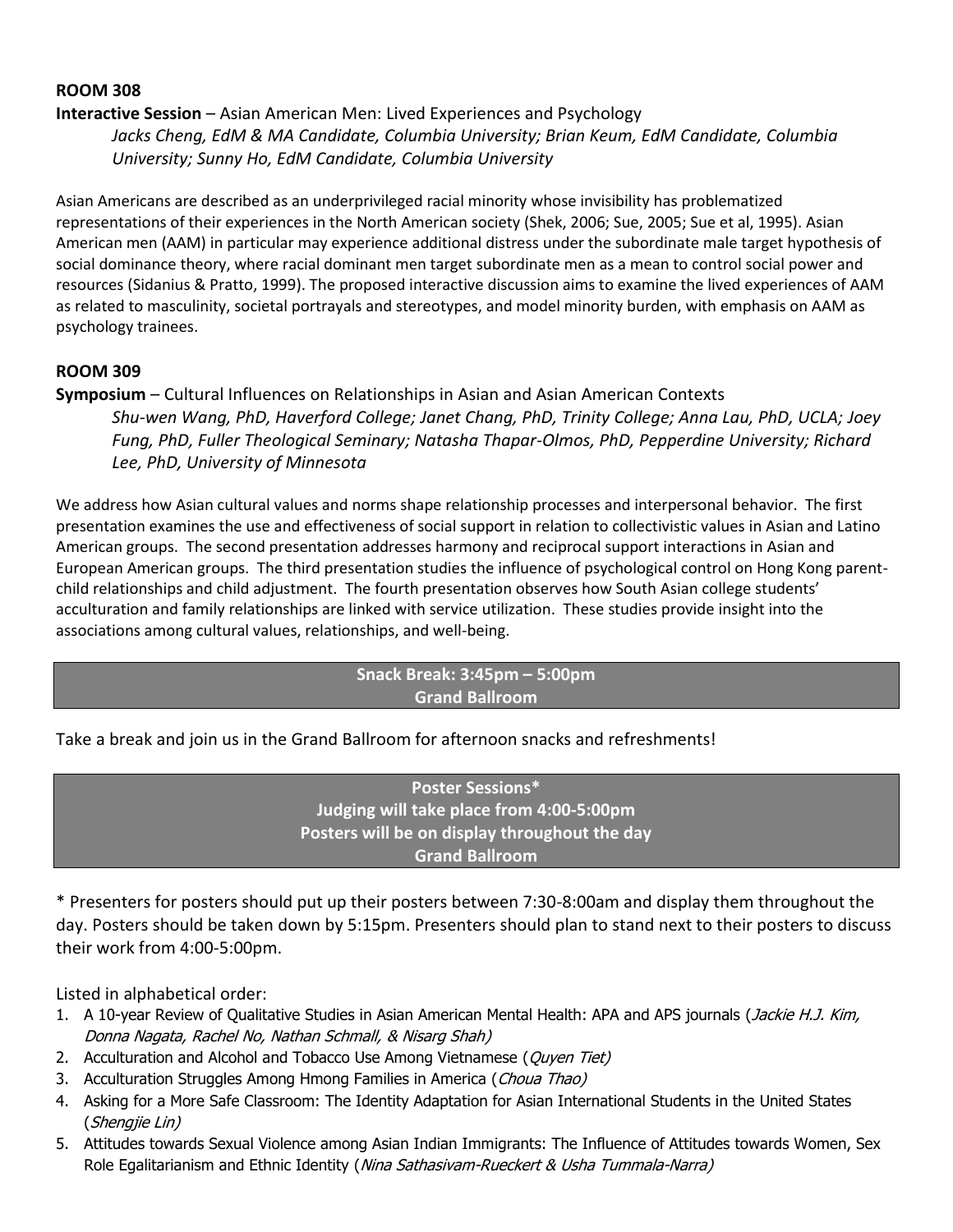- 6. Body Image Ideals and Concerns among Asian American Women (Kelly Yu-Hsin Liao, Frances C. Shen, Andrea Cox, Amy Miller, Brittany Sievers, & Brianna Werner)
- 7. Bruce Lee or Arnold Schwarzenegger? Negotiation of Asian Men's Body Image in Western Society and the Role of Acculturative Stress (Tae Hyuk (Brian) Keum)
- 8. Can They be One of Us? The Structure and Correlates of Inclusiveness among Asian American High School Students (Suchita Saxena & Ignacio Acevedo-Polakovich)
- 9. Chinese-American Family Member's Explanatory Models of Schizophrenia (Nora Aldhuwaihi, Carolina Gouguenheim, Alexandra Von Ritzhoff, & Josefina Toso Salman)
- 10. Collectivistic Coping Strategies for Distress among Polynesian Americans (G.E. Kawika Allen & Timothy Smith)
- 11. Comparing Discrimination Experienced Among US-Born and Foreign-Born Hmong (Papu Ramakrishnan)
- 12. Culturally Qualitative Study: Understanding Family Members' and Caregivers' Burdens for Chinese Schizophrenia Consumers (Yu Chak Sunny Ho, Emily He, & Tae Hyuk (Brian) Keum)
- 13. Emotional Reactions to Stigma of Mental Illness in Chinese Immigrant Consumers (Anna Yeo, Wei Qi, & Rong Rong Han)
- 14. Ethnicity Moderates the Outcomes of Self-Enhancement and Self-Improvement Themes in Expressive Writing (William Tsai & Anna Lau)
- 15. Examining Ethnic Differences in Well-Being: Considering the Role of Phenotype Prototypicality (Lauren Berger)
- 16. Examining Parental Predictors of Eating Disturbances in Asian and European American Females: Evidence for the Centrality of Parental Expectations as a Pan-Ethnic Variable (Hannah McCabe)
- 17. Experiences of Mentors in the Sikh Community After the Oak Creek Temple Shooting *(Maleeha Abbas, Matthew* Reiland, & Alberta Gloria)
- 18. Exploring factors that affect risky sexual behaviors among Chinese immigrant youth in New York City (Vanessa Li, Melinda Wong, Kibby McMahon, Sabrina Cheng, Amy Li, & Jean Lau Chin)
- 19. Exploring the Impact of the Race of Role Models on Asian Americans (Jennifer Bordon, Lei Wang, Kenneth Wang, Jeffrey Yeung, & Tzu-Yu Chen)
- 20. Importance of Language-matching for Asian Americans' Utilization of Mental Health Care (Annissyah Alamsyah & Quyen Tiet)
- 21. Interpersonal Overconcern: A Cultural Impedance for Asian American Well-being (Michael Sun)
- 22. Leadership Attitudes and Civic Responsibility among Asian American College Students (*Dominic Rivera, Sherry Hao,* Zachary Goodman, Cordell Suha, & Greg Kim-Ju)
- 23. Measurement Equivalence and the NEO-FFI for Asian International and Euro American Students (P. Priscilla Lui & David Rollock)
- 24. Measuring cultural influences on mental health stigma (Jeanette Chong, Jenny Kim, & Ruby Han)
- 25. Measuring Internalization of Stereotypes amongst Asian American Women (Hanna Chang, Marissa Floro, Nickecia Alder, & Bernasha Anderson)
- 26. Molehills Make Mountains: How the Frequency of Occurrences Affect the Physiological Impact of Racial Microaggressions (Matthew Olson, Jonny Lindh, Megan Dunn, Emily Sayuri Kasai, Gloria Wong, Anne Saw, & Sumie Okazaki)
- 27. Parental Recognition of Mental Illness in Chinese American Youth *(Cindy Liu, Huijun Li, Esther Tung, & Qing Liu)*
- 28. Parenting Behaviors Predictive of Child Theories of Intelligence (Joanna Kim)
- 29. Perceptions of Asian American Femininity: Implications for Family Conflict Problem Statement (Tiffany K. Chang, Tao Liu, & Y. Joel Wong)
- 30. Perceptions of Interracial Marriages: Japanese American women married to White men (Sofie Friedman, Sydney Groll, Michiko Iwasaki, & Christina Thai)
- 31. Personal Discrimination and Satisfaction with Life: Exploring Perceived Functional Effects of Asian American Race/Ethnicity as a Moderator (Alisia G.T.T. Tran, Elisa R. Miyake, Gilbert Jew, & Cindy C. Sangalang)
- 32. Positive Coping Strategies of Chinese Immigrants with Schizophrenia Spectrum Disorder (Wei Qi, Debbie Huang, Jingyi Gu, Tanya Singh, & Mala Dorai)
- 33. Presenting Problem, Severity, and Diagnosis Among Clients in Community Mental Health (Rady Oeur, Tai Chang, & Eddie Chui)
- 34. Social Support as a Positive or Negative Factor for White Ally Development (Devin Chandler)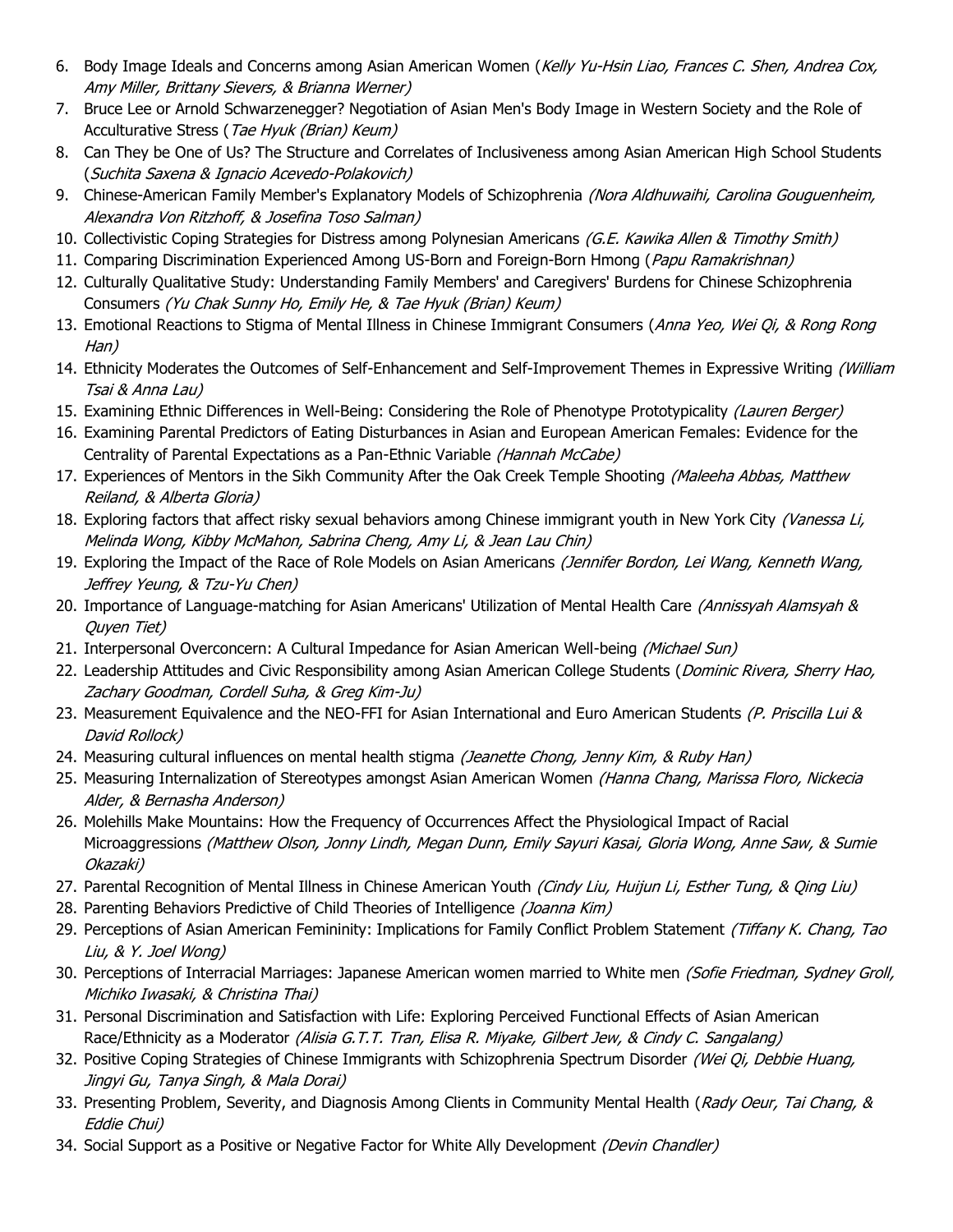- 35. Southeast Asian Mental Health: The Role of Cultural, Racial, and Pre-Immigration Experiences (Nancy N. Truong, Na-Yeun Choi, Gloria A. Huh, Minji Yang, Ning Liu, Richard Q. Shin, & Matthew J. Miller)
- 36. Strengthening Multicultural Competence: A Clinical Training Model (Diljot Sachdeva)
- 37. The Associations between Stress, Religion, and Psychological Well-being among Older Asian Americans (Elsa Lee)
- 38. The Boundaries Within: In-Group Love and Out-Group Hate among APIAs (Amy Westmoreland)
- 39. The Development of Asian American Psychologists: The Emergences of Our Identities (Matthew Mock)
- 40. The Development of the Racism Empowerment and Resistance Scale (REAR) (Meardey Kong, Kim Hazeltine, Shruti Mukkamala, & Karen Suyemoto)
- 41. The Effect of Social Culturalization on Ethnic Identity and Social Functioning (Christina Lam, Ha-Vi Nguyen, & Alisia G.T.T. Tran)
- 42. The Experience of Chinese Immigrant Young Adults: A Community Based Participatory Research Project (Ariane Ling, Sumie Okazaki, & Ming Tu)
- 43. The Indian Male Sexual Offender: Will the Good Lives Model Work? (Richa Khanna)
- 44. The Influence of Social Identities on Asians' and Blacks' Social Distance (Shinji Katsumoto & John Tawa)
- 45. The Moderation Effects of Gender and Generation Status on Acculturative Stress and Well-being in South Asian International Students (Ankita Krishnan, David Rollock, & P. Priscilla Lui)
- 46. The Roles of Perceived Parental Refugee Trauma and Family Conflict in the Psychological Well-being of Adult Children of Vietnamese Refugees (Teresa Uyen Nguyen, Donna Kiyo Nagata, & Jackie H.J. Kim)
- 47. Universal and Culture-Specific Negative Coping in Chinese Immigrants with Schizophrenia (Michiko Matsuba, Amber Graham, Linda Chen, Adam Zhang, Max Dorfman, & Jung Eui Hong)
- 48. Victimization, Acculturation, Self-Esteem, and Depression in Asian American Adolescents (Kavita Atwal & Cixin Wang)

#### **Mentor-Mentee Reception: 5:00pm – 6:00pm Continental Ballroom**

This reception is a prime opportunity for Asian American students and early career professionals to network with more experienced professionals. Using a semi-structured format, students and professionals will be matched along similar topics of interest indicated on the registration questionnaire. Mentors will remain in designated tables for professional development topic areas, whereas mentees may alternate tables and mentors during the hour to meet their needs.

#### **Closing Remarks: 6:00pm – 6:15pm Continental Ballroom**

Announcements of the Poster Awards, Student Travel Award winners, Division on Students Award, Division on South Asian Americans Student Award, and the *Asian American Journal of Psychology* Best Paper Award. We will also be honoring the contributions of the outgoing Executive Committee Members.

#### **AAPA Awards Banquet: 7:00pm – 11:00pm The McLean Gardens Ballroom**

**In lieu of banquet tickets, individuals who have purchased a banquet ticket will receive a sticker on their Convention name badge. Please be sure to bring your name badge with you in order to check into the banquet dinner.**

At the banquet, we will be presenting the Okura Mental Health Leadership Foundation award, the AAPA Early Career Awards for Research, the Dissertation Research Grant Award, the AAPA Lifetime Achievement Award, and three AAPA Fellows designations.